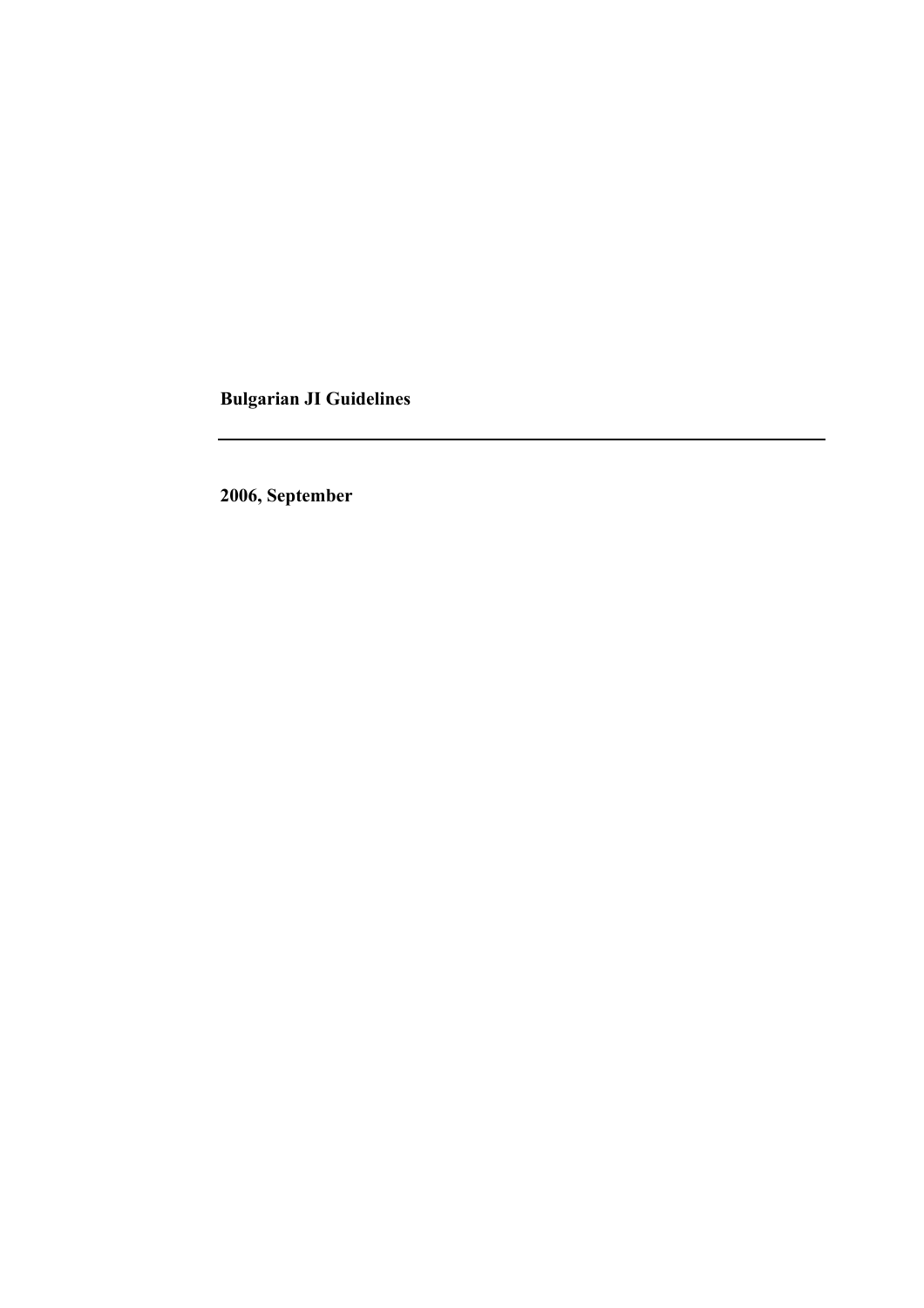## **Table of Contents**

| Step 8: JI SC meeting for approval of projects  11                    |  |
|-----------------------------------------------------------------------|--|
|                                                                       |  |
|                                                                       |  |
|                                                                       |  |
|                                                                       |  |
| <b>Step B: Verification of Monitoring report and actual emissions</b> |  |
|                                                                       |  |
|                                                                       |  |
|                                                                       |  |
|                                                                       |  |
|                                                                       |  |
|                                                                       |  |
|                                                                       |  |
|                                                                       |  |
|                                                                       |  |
|                                                                       |  |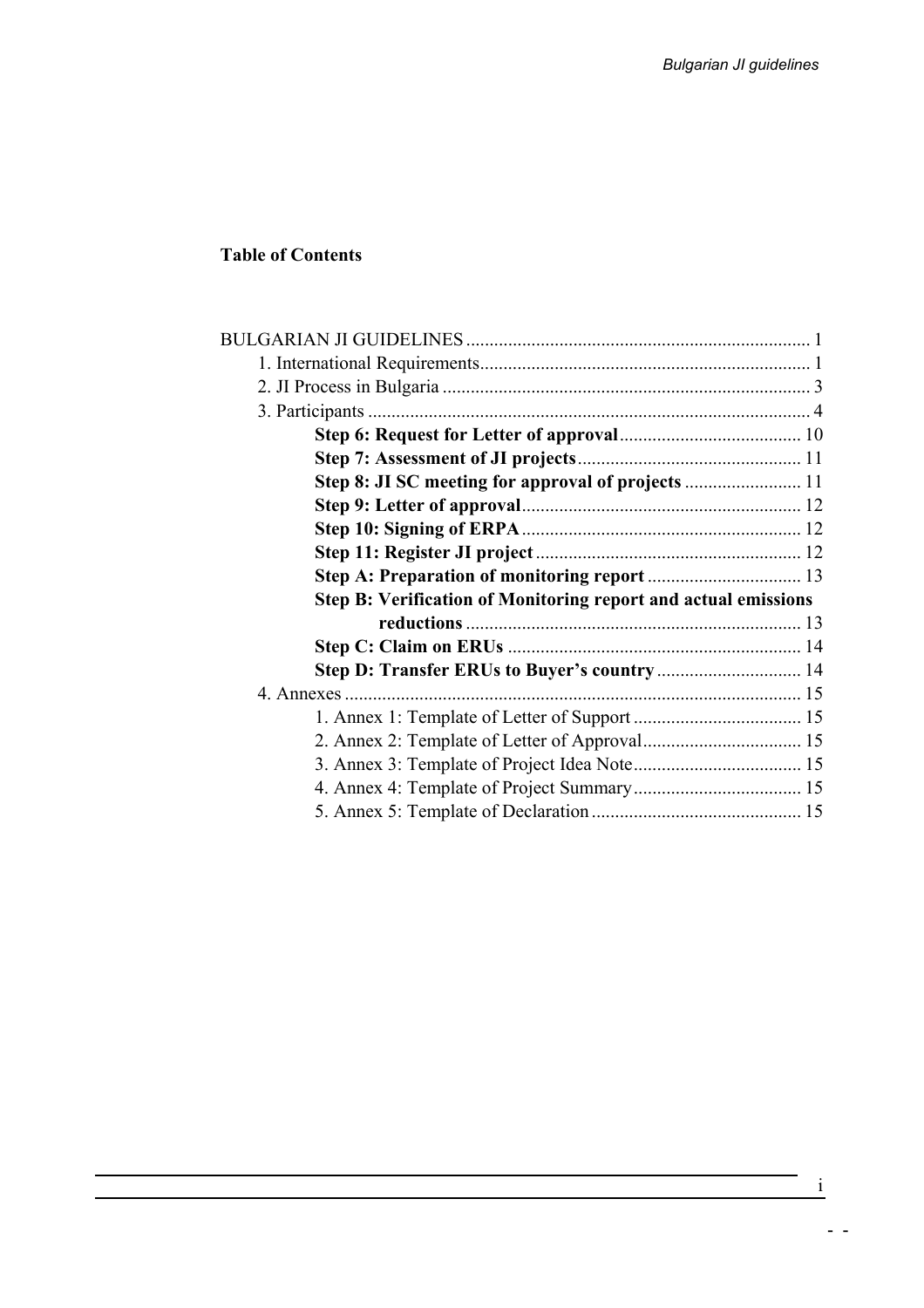## **LIST OF ABBREVIATIONS**

| JI            | Joint Implementation                                   |
|---------------|--------------------------------------------------------|
| <b>ERUs</b>   | <b>Emission Reduction Units</b>                        |
| ERs           | <b>Emission Reductions</b>                             |
| <b>MoEW</b>   | Ministry of Environment and Water                      |
| <b>UNFCCC</b> | United Nations Framework Conventions on Climate Change |
| <b>KP</b>     | Kyoto Protocol                                         |
| <b>NAPCC</b>  | National Action Plan on Climate Change                 |
| JI SC         | Joint Implementation Steering Committee                |
| <b>PDD</b>    | <b>Project Design Document</b>                         |
| IE            | <b>Independent Entity</b>                              |
| PIN           | Project Idea Note                                      |
| <b>EIA</b>    | <b>Environmental Impact Assessment</b>                 |
| <b>GHG</b>    | Greenhouse gas                                         |
| <b>AAUs</b>   | <b>Assigned Amounts Units</b>                          |
| LoS           | Letter of Support                                      |
| LoA           | Letter of Approval                                     |

ii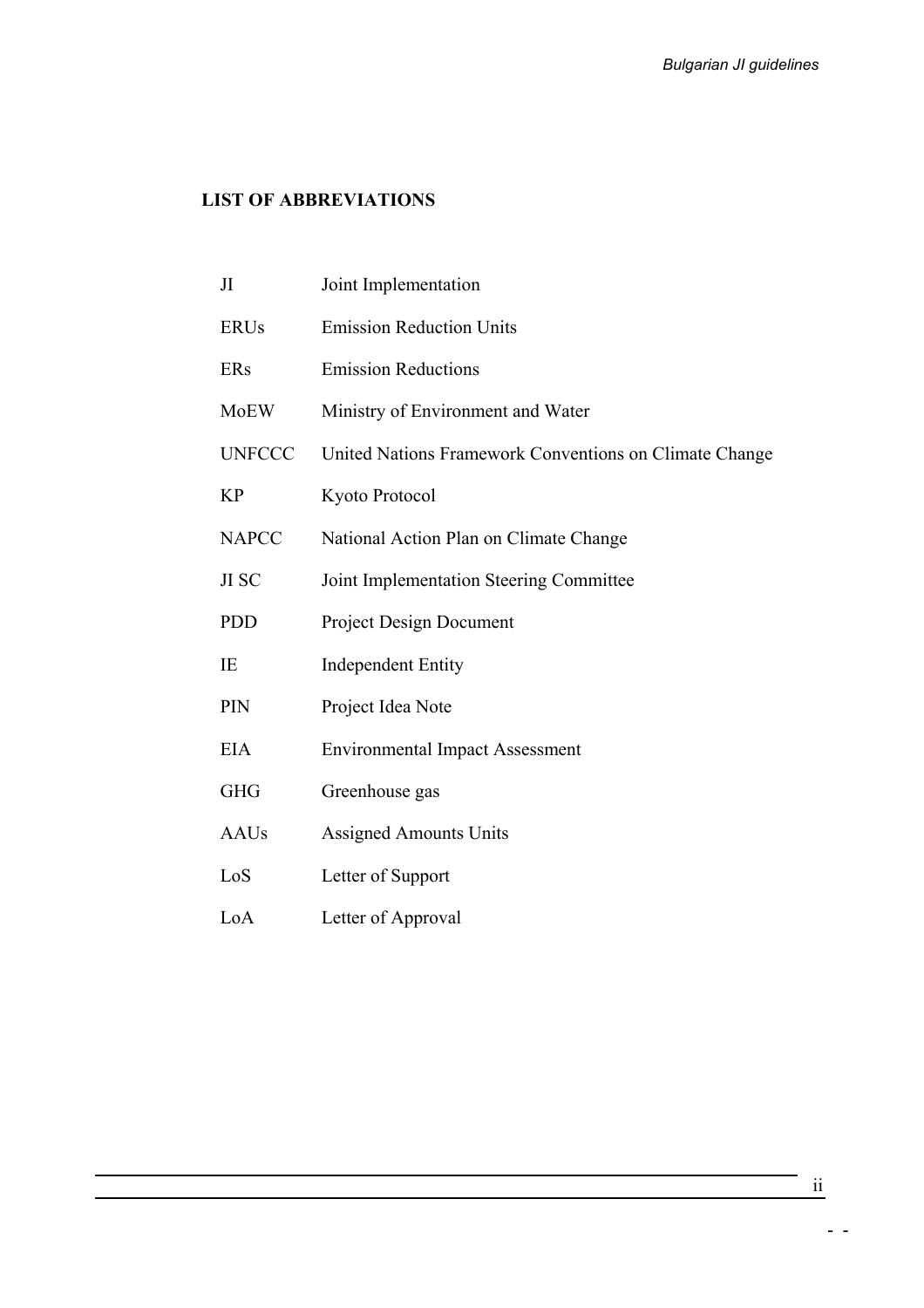### <span id="page-3-0"></span>**BULGARIAN JI GUIDELINES**

#### **1. International Requirements**

Article 6 of the Kyoto Protocol defines the opportunity for Annex I countries to reduce their GHG emissions by implementing projects which generate ERs in other Annex I countries, or the so called "Joint implementation" projects. Projects starting from the year 2000 may be eligible as a JI projects, but ERUs can only be issued for a crediting period starting from 2008 to 2012.

There are two separate approaches JI First and Second Track for implementation of Joint Implementation mechanism according to Article 6 to the Kyoto Protocol.

The eligibility requirements that an Annex I country has to fulfill in order to transfer and/or acquire ERUs using **JI track 1** are the following:

- (a) to be a Party to the Kyoto Protocol;
- (b) to calculate and record its Assigned Amount Units;
- (c) to have in place a National Registry;
- (d) to have in place a national system for estimating GHG emissions;
- (e) to submit annually the most recent required GHG inventory;
- (f) to Submit supplementary information on its Assigned Amount Units.

In this situation Annex 1 Host countries are allowed to apply their own procedures for approval of JI projects and the Host country is eligible to transfer ERUs to the investor country without having any international body's approval, such as JI Supervisory Committee to the United Nations Framework Convention on Climate Change.

Under the JI Second T**rack** an Annex I Host country has to fulfill the eligibility requirements from a) to c) and to follow the project determination and verification procedure under Article 6 JI Supervisory Committee.

As of July 2006, it appears that none of the Annex I countries have met the requirements for the First Track JI approach and thus all the projects have to follow the Second Track approach. It is expected that the earliest date that countries are likely to be eligible for following JI track 1 projects is at the end of 2006.

In the process of the development of the National Allocation Plan for emission trading for the period 2008-2012, the Republic of Bulgaria will take all necessary steps in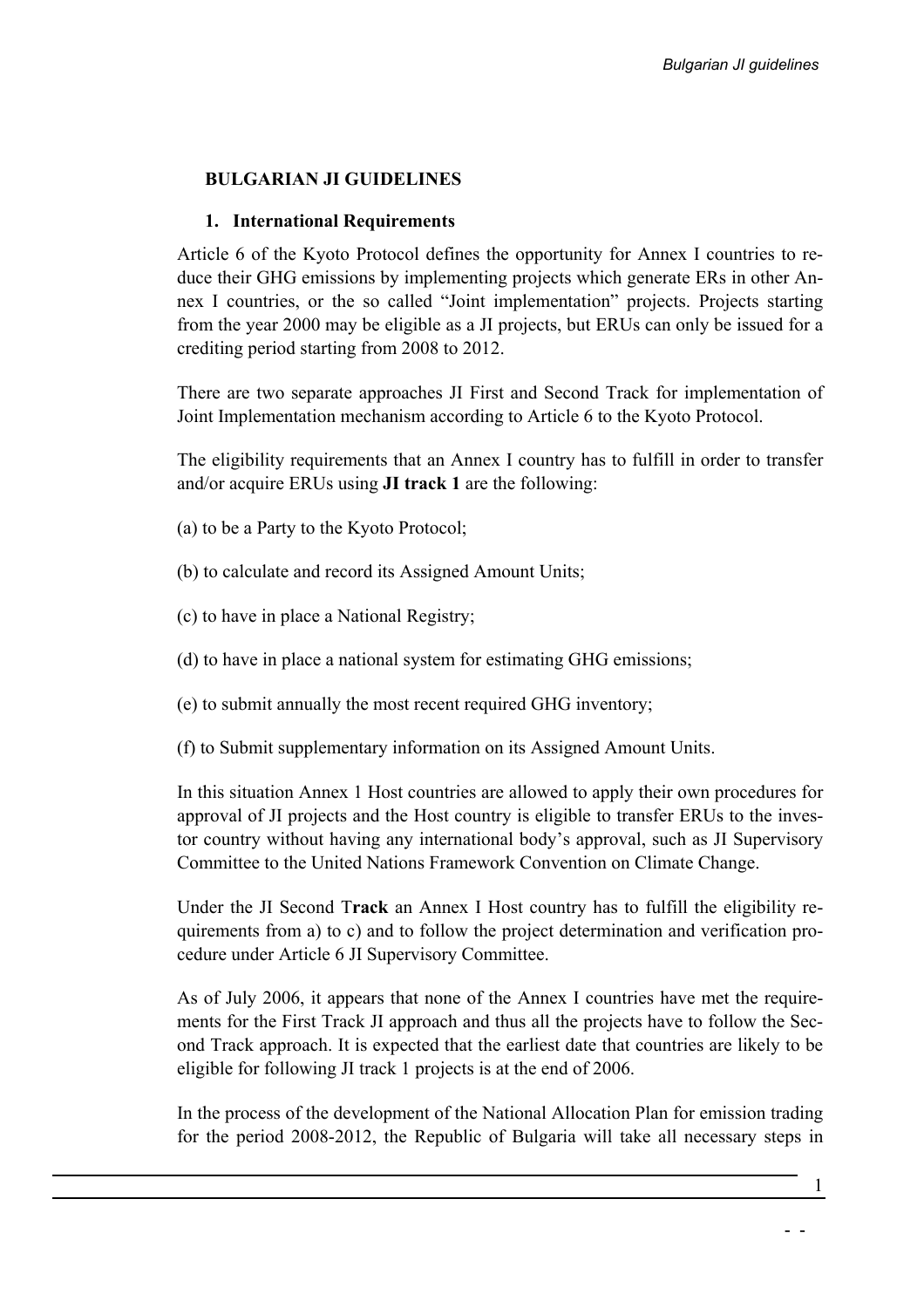order to avoid double counting of emission reductions, generated by JI projects according to the Directive 2004/101/EC and the relevant decisions of the European Commission.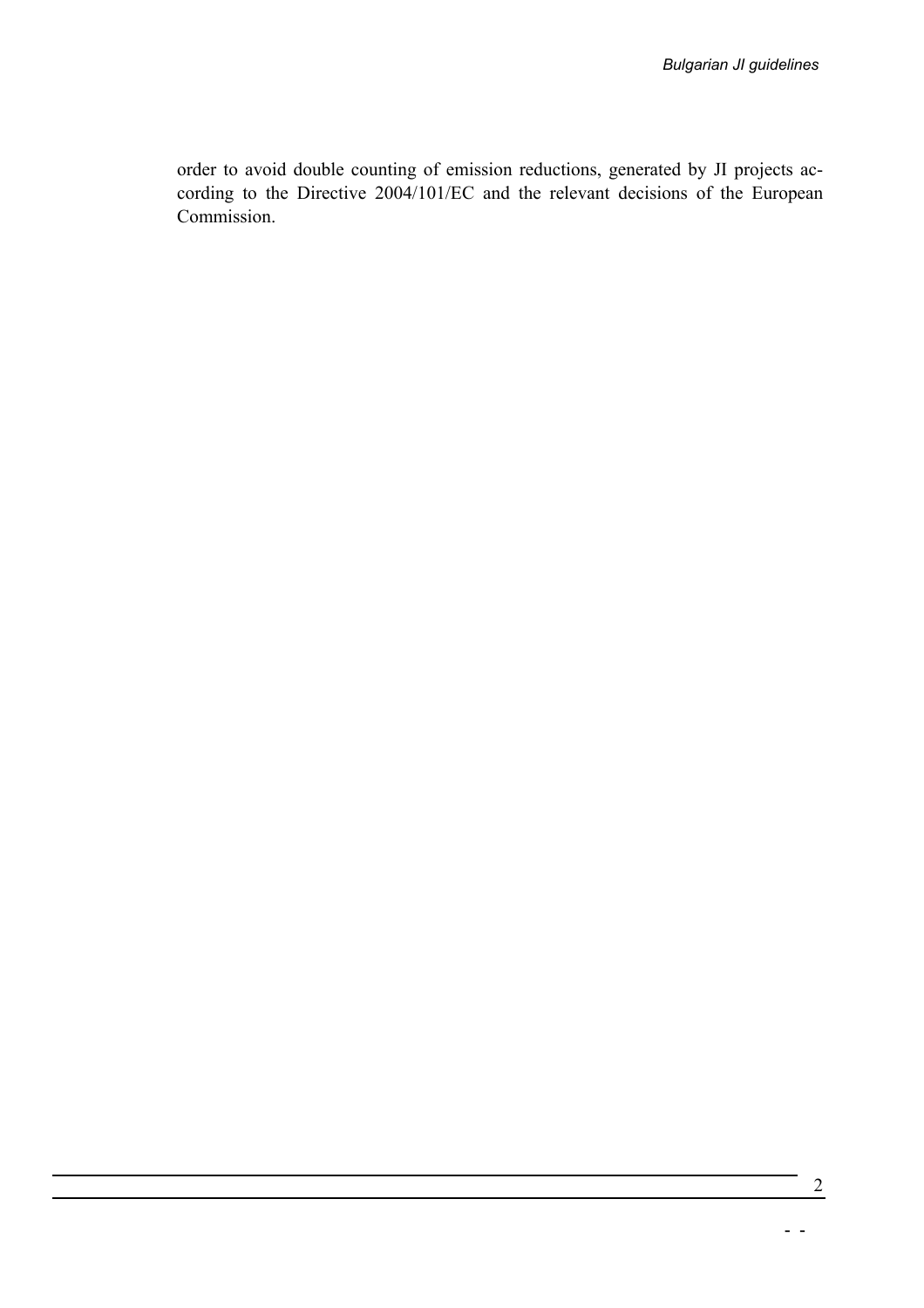### <span id="page-5-0"></span>**JI Second Track procedure for approval of JI projects**

The project cycle can be divided in two phases:

- a) design and
- b) operational phase.

In the design phase the main task is to prepare all required documentation for development of JI projects – the PIN and the PDD. The next step is the validation of the PDD by an IE, which includes:

- Publishing of the PDD for comments;
- Determination whether the proposed project meets all JI requirements;
- Summarizing and taking into account the relevant stakeholders comments;
- Preparation of the Validation Report.

The project developer might start negotiations with the investor country for signing of the ERPA prior to receive the VR. Once the report has been received and project has been approved by the both Parties the project developer and the buyer can proceed with the signing of ERPA.

After the implementation of the JI project, the project developer should perform monitoring and submit the results of it to an IE for verification. The IE should verify whether the data of ERs from the monitoring performed are in compliance with the data of ERs in the monitoring plan. In case of correspondence the IE should verify the reported emission reductions. Once the ERs have been verified, their issuance and transfer have to be recorded by a National registry.

#### **2. JI Process in Bulgaria**

In general the JI process in Bulgaria described in this guideline is following the rules and procedures for JI Second Track. Compared to the international procedures, additional steps are included giving an opportunity to the Bulgarian government to select and approve the best proposed projects. The additional steps are the initial assessment, based on the information provided in the PIN and the final approval of the project by the JISC, which is made after the final validation of the IE.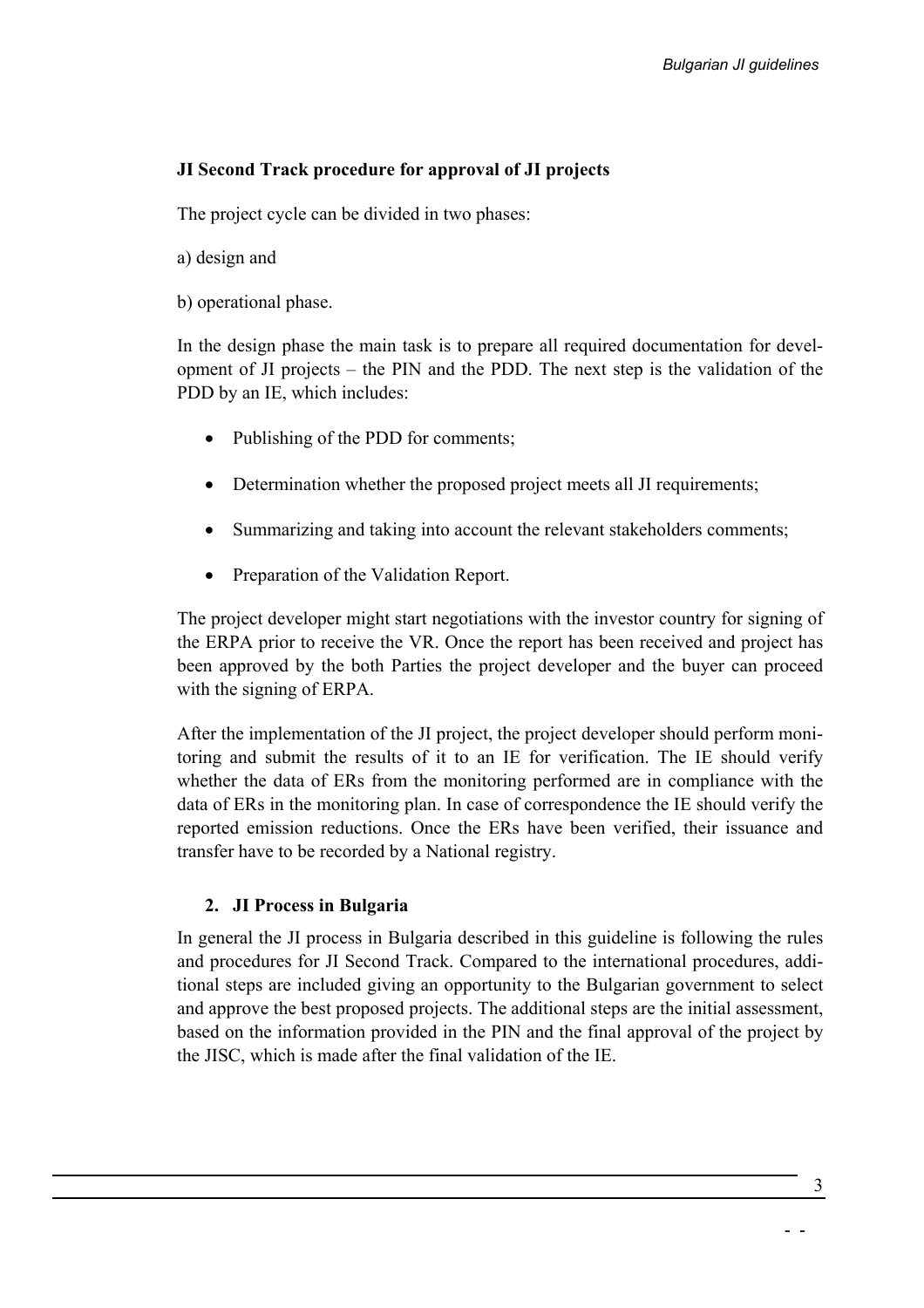### <span id="page-6-0"></span>**3. Participants**

The participants involved in the JI project cycle are as follows:

- 1. Buyer;
- 2. Project developer;
- 3. MOEW (JI Sector and experts from other departments);
- 4. National JI SC for assessment of JI projects;
- 5. IE;
- 6. JI Supervisory Committee to the UNFCC;
- 7. National Registry.

Each participant is responsible for different tasks in the process of the development, assessment, implementation and administration of the JI projects.

**The Buyer** is a national government or other organization which has signed a Memorandum of Understanding/Agreement on cooperation for the implementation of the JI mechanism according Article 6 to the Kyoto Protocol. The buyer participates in the initial negotiations for selection of a JI project and assessment of the PIN, PDD, as well as in the stage of signing the ERPA.

**The Project developer** is a legal entity that is responsible for the identification, development and implementation of the JI project. The possible entities that could act as project developers include companies (state and private), municipalities, financial institutions, foundations, and NGOs. It is an obligatory condition the project developer to be the supplier of the emission reductions generated by the JI project.

**The JI Sector in the MOEW** is a structure to the Ministry involved in the whole process: from the initial selection and assessment of the JI projects; through the approval procedure based on the PDD and Validation report; to the monitoring of the project results and the generated emission reductions. The experts from the JI Sector provide information to the project developer with regard to the relevant programs of the countries that Bulgaria has signed Memoranda or Agreements on JI cooperation.

Experts from different departments in the Ministry are also involved in the process of assessment of the JI projects at certain stages.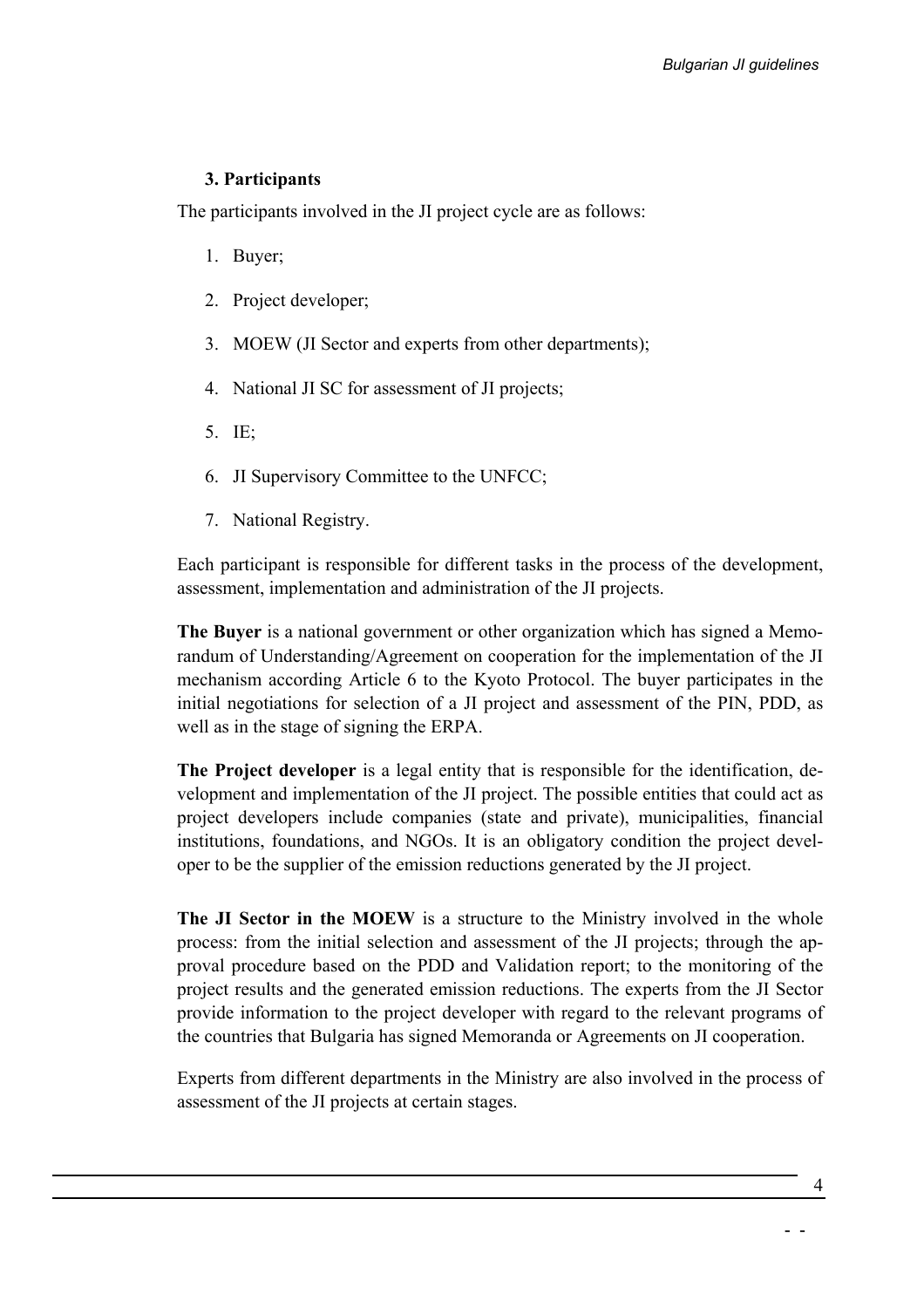**The Joint Implementation Steering Committee** is a national evaluation body for JI projects. It consists of representatives from the following institutions: Ministry of Economy and Energy, Ministry of Finance, Ministry of Regional Development and Public Works, Ministry of Agriculture and Forestry, the Energy Efficiency Agency and Ministry of Environment and Water. A chairperson of the Committee is the Minister of Environment and Water. The Steering Committee evaluates the proposed JI projects according to the national criteria for JI projects. The assessment is on the basis of the Project Design Document.and the Validation report. If it is necessary, additional opinions and statements by experts from other relevant ministries and organizations are requested. The JI Steering Committee takes a decision to recommend the Minister of Environment and Water to either issue or not issue a Letter of Approval for each project proposal.

**The Independent Entity** accredited by the JI Supervisory Committee to the UNFCCC is responsible for the validation of the project proposal and for the verification of the emission reductions generated by the JI project.

The validation is an independent assessment of the project proposal for the fulfillment of all JI requirements. The verification is a periodic review of the emission reductions resulting from the JI project.

At its [fourth meeting,](http://ji.unfccc.int/Sup_Committee/Meetings) the Joint Implementation Supervisory Committee agreed on the Procedure for accrediting independent entities by the Joint Implementation Supervisory Committee (JI accreditation procedure) and decided to start the JI accreditation process on 15 November 2006.

**The JI Supervisory Committee to the UNFCCC** under the authority and guidance of the COP/MOP, inter alia, supervises the verification of ERUs generated by JI projects following the verification procedure under the JI Supervisory Committee.

At its first [meeting,](http://ji.unfccc.int/Sup_Committee/Meetings/index.html) the JI Supervisory Committee adopted draft rules of procedure of the Joint Implementation Supervisory Committee. The JI Supervisory Committee agreed to apply them provisionally and keep them under consideration at its subsequent meetings until it will recommend them for adoption by the COP/MOP at its second session.

At its fourth meeting of the Joint Implementation Supervisory Committee has taken the decisions the JI Second Track procedure is ready to be launched on 26 October 2006.

**The National Registry** is an obligatory requirement for each Annex I Party that has a commitment in Annex B of the Kyoto Protocol to reduce its GHG emissions. The maintenance of the registry is also an eligibility requirement for participation in the flexible mechanisms of the Kyoto Protocol. The Registry keeps track for all transac-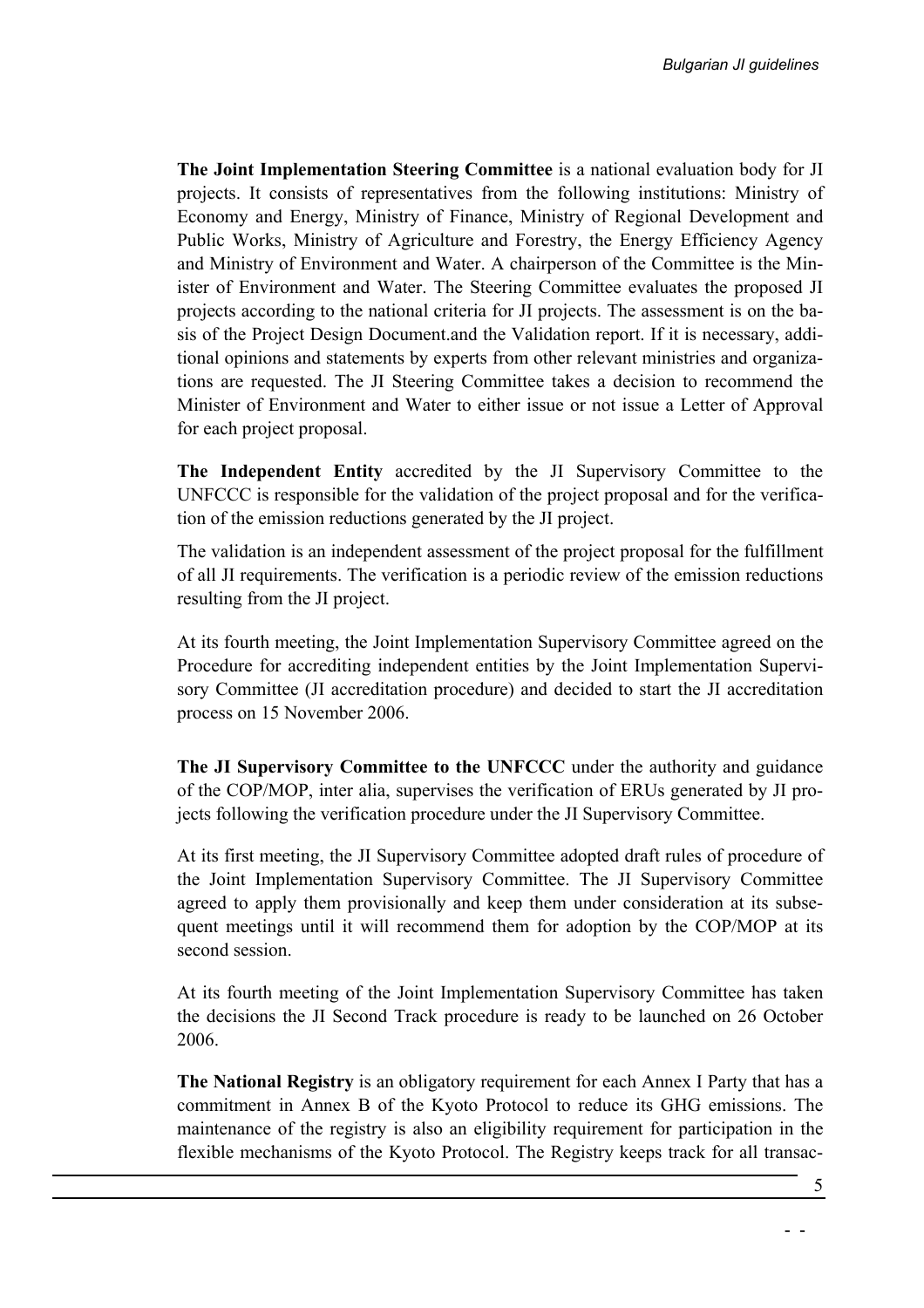tions through the commitment period 2008-2012 and actually facilitates the transfer of ERUs, CERs and AAUs from one account to another.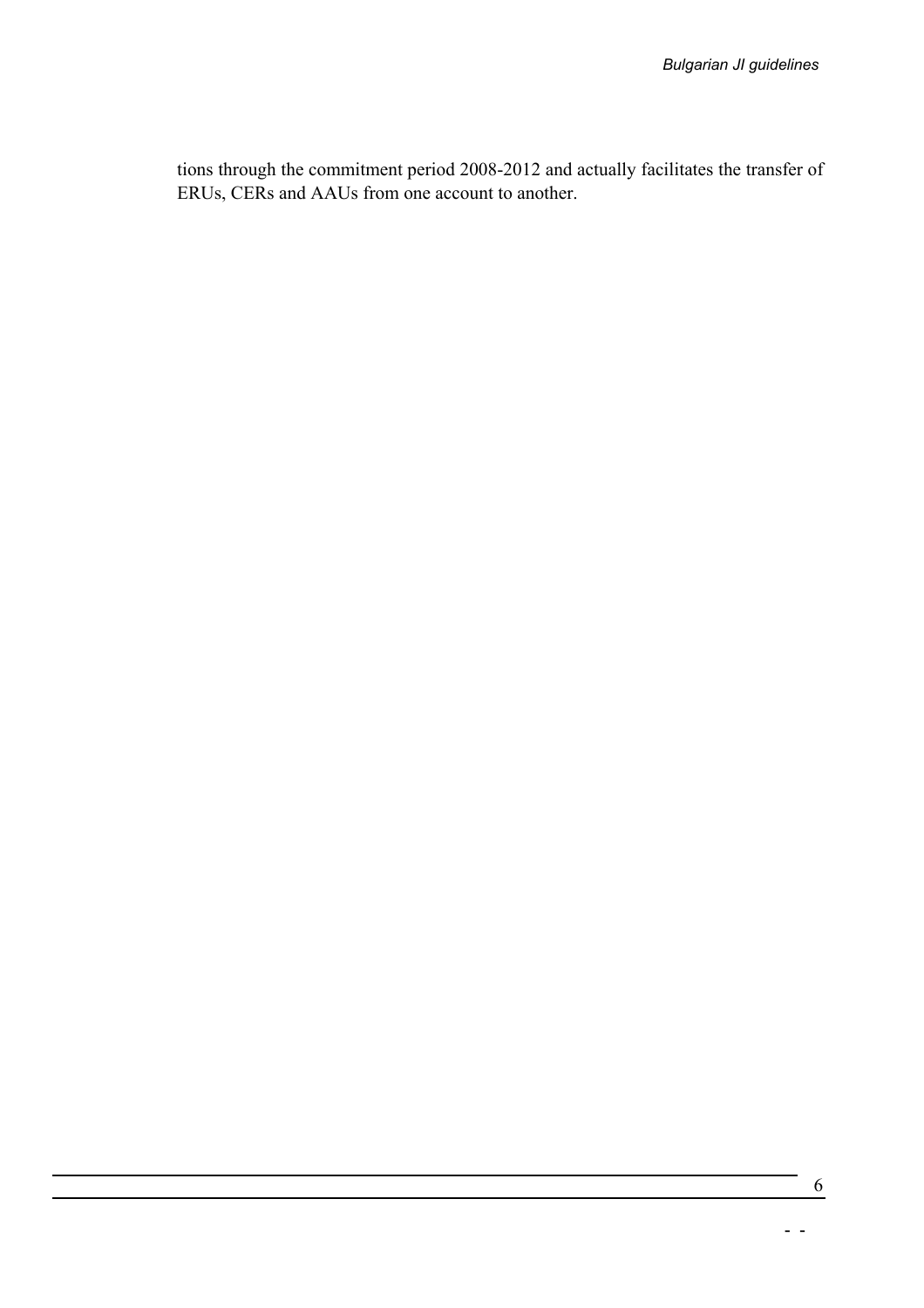|              | 4.1 Project preparation                                                                                                                                                                                                                                                                                                                                                                                                                                                                                                                                                                                                                                                                                                                                                                                                                                                       |
|--------------|-------------------------------------------------------------------------------------------------------------------------------------------------------------------------------------------------------------------------------------------------------------------------------------------------------------------------------------------------------------------------------------------------------------------------------------------------------------------------------------------------------------------------------------------------------------------------------------------------------------------------------------------------------------------------------------------------------------------------------------------------------------------------------------------------------------------------------------------------------------------------------|
|              | <b>Step 1: PIN Preparation</b>                                                                                                                                                                                                                                                                                                                                                                                                                                                                                                                                                                                                                                                                                                                                                                                                                                                |
| Prepared by  | Project Developer                                                                                                                                                                                                                                                                                                                                                                                                                                                                                                                                                                                                                                                                                                                                                                                                                                                             |
| Submitted to | <b>MOEW</b>                                                                                                                                                                                                                                                                                                                                                                                                                                                                                                                                                                                                                                                                                                                                                                                                                                                                   |
| Time frame   | By the decision of the project developer                                                                                                                                                                                                                                                                                                                                                                                                                                                                                                                                                                                                                                                                                                                                                                                                                                      |
| Description  | Project developer (PD) prepares PIN and submits it to<br>the MOEW. The PIN could be submitted in a format<br>specified by the buyer or in the PIN template of the<br>MOEW (annex 3). Based on the information contained<br>in the PIN, the JI Sector makes an initial evaluation of<br>the project and decides whether the project is in com-<br>pliance with the JI project requirements. The PIN is<br>also being evaluated by the other experts in the<br>MOEW. The PIN has to include the following neces-<br>sary information, in order to be evaluated: general in-<br>formation for the project developer, general informa-<br>tion for the project, information on expected GHG<br>emission reductions and the environmental impact of<br>the project.<br>The PIN is submitted to the MOEW in Bulgarian and<br>English languages as well as in an electronic version. |
|              | <b>Step 2: Opinion on PIN</b>                                                                                                                                                                                                                                                                                                                                                                                                                                                                                                                                                                                                                                                                                                                                                                                                                                                 |
| Prepared by  | <b>MOEW</b> experts                                                                                                                                                                                                                                                                                                                                                                                                                                                                                                                                                                                                                                                                                                                                                                                                                                                           |
| Submitted to | JI Sector                                                                                                                                                                                                                                                                                                                                                                                                                                                                                                                                                                                                                                                                                                                                                                                                                                                                     |
| Time frame   | 14 days                                                                                                                                                                                                                                                                                                                                                                                                                                                                                                                                                                                                                                                                                                                                                                                                                                                                       |
| Description  | The JI Sector provides the PIN to the experts from the<br>other relevant directorates in the MOEW, depending on<br>the type of the project for making an initial assessment.                                                                                                                                                                                                                                                                                                                                                                                                                                                                                                                                                                                                                                                                                                  |
|              | The experts from the other relevant directorates in the                                                                                                                                                                                                                                                                                                                                                                                                                                                                                                                                                                                                                                                                                                                                                                                                                       |

# 4. Step by step guide to the JI project approval and implementation process

7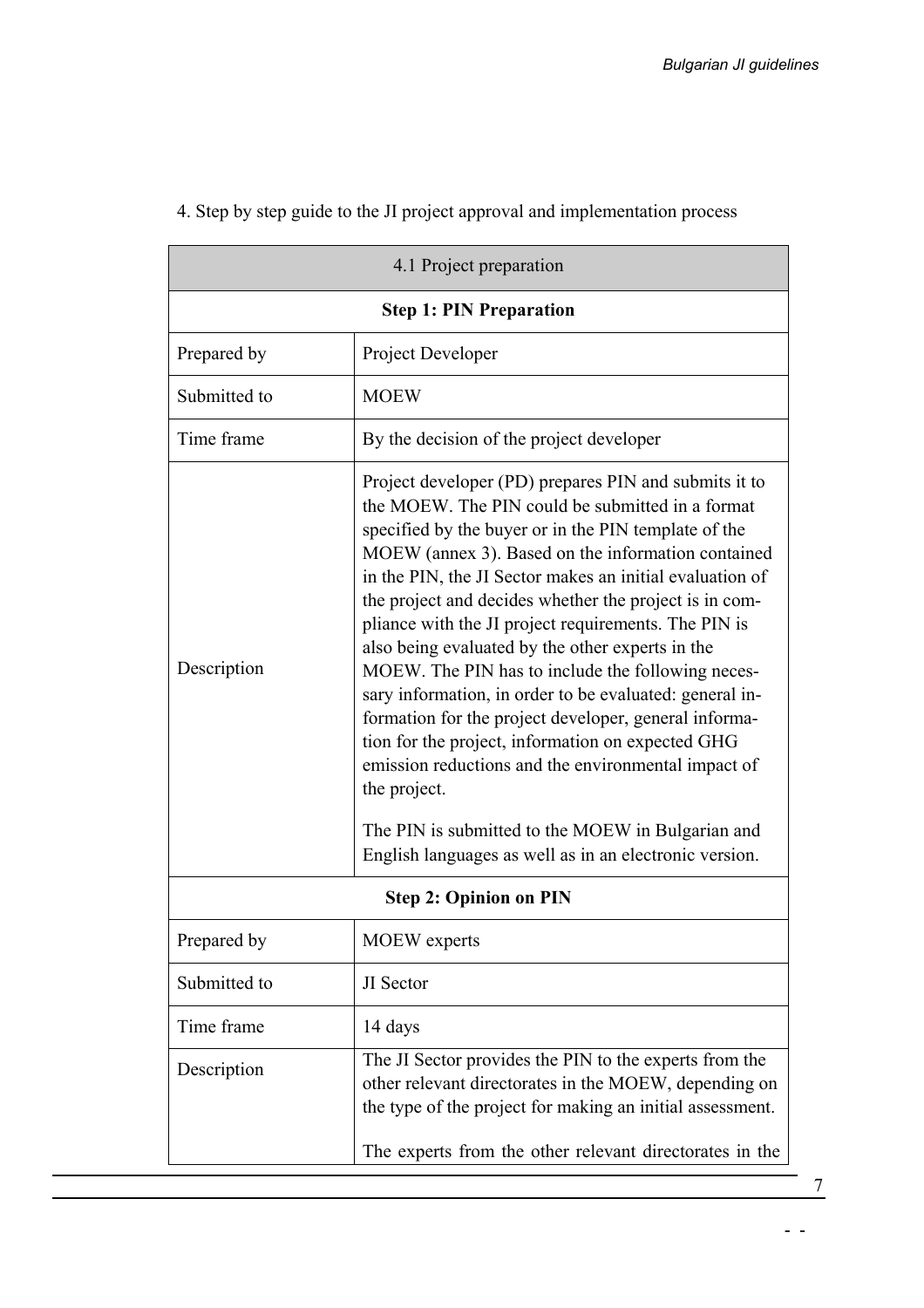|              | MOEW have to present their written statements within<br>a period of 14 days.<br>The statements of the Directorates should include in-<br>formation for all necessary steps that the project devel-<br>oper has to fulfill, as well as the necessary documents<br>that has to obtain in order to be in compliance with the<br>requirements of the Bulgarian legislation and to be ap-<br>proved by the JI SC as a JI project, e.g Environmental<br>Impact Assessment, Licenses, Permits, etc.                                             |
|--------------|------------------------------------------------------------------------------------------------------------------------------------------------------------------------------------------------------------------------------------------------------------------------------------------------------------------------------------------------------------------------------------------------------------------------------------------------------------------------------------------------------------------------------------------|
|              | <b>Step 3: Letter of Support</b>                                                                                                                                                                                                                                                                                                                                                                                                                                                                                                         |
| Prepared by  | MOEW, JI Sector                                                                                                                                                                                                                                                                                                                                                                                                                                                                                                                          |
| Submitted to | Project Developer                                                                                                                                                                                                                                                                                                                                                                                                                                                                                                                        |
| Time frame   | 7 days                                                                                                                                                                                                                                                                                                                                                                                                                                                                                                                                   |
| Description  | Based on the information included in the PIN and the<br>statements of the experts from the relevant directorates,<br>the MOEW decides to endorse of to reject the project.<br>As a result of a positive assessment of the project idea a<br>Letter of Support is issued. (LoS template is presented<br>in $Annex 1$ ).<br>The project activities described in the PIN has to be in<br>compliance with the national legislation in which the<br>EU requirements are included (Linking Directive and<br>the decisions on double counting). |
|              | By issuing the Letter of Support the MOEW gives its<br>principle support to the further development of the pro-<br>ject as a JI project. In order to give the project devel-<br>oper more flexibility in the negotiations process for<br>achieving better terms with the another buyer country,<br>the LoS is issuing without pointing out the specific<br>buyer of the emission reductions, resulting from the<br>implementation of the JI project.<br>The LoS is signed by the Deputy minister of environ-<br>ment and water.          |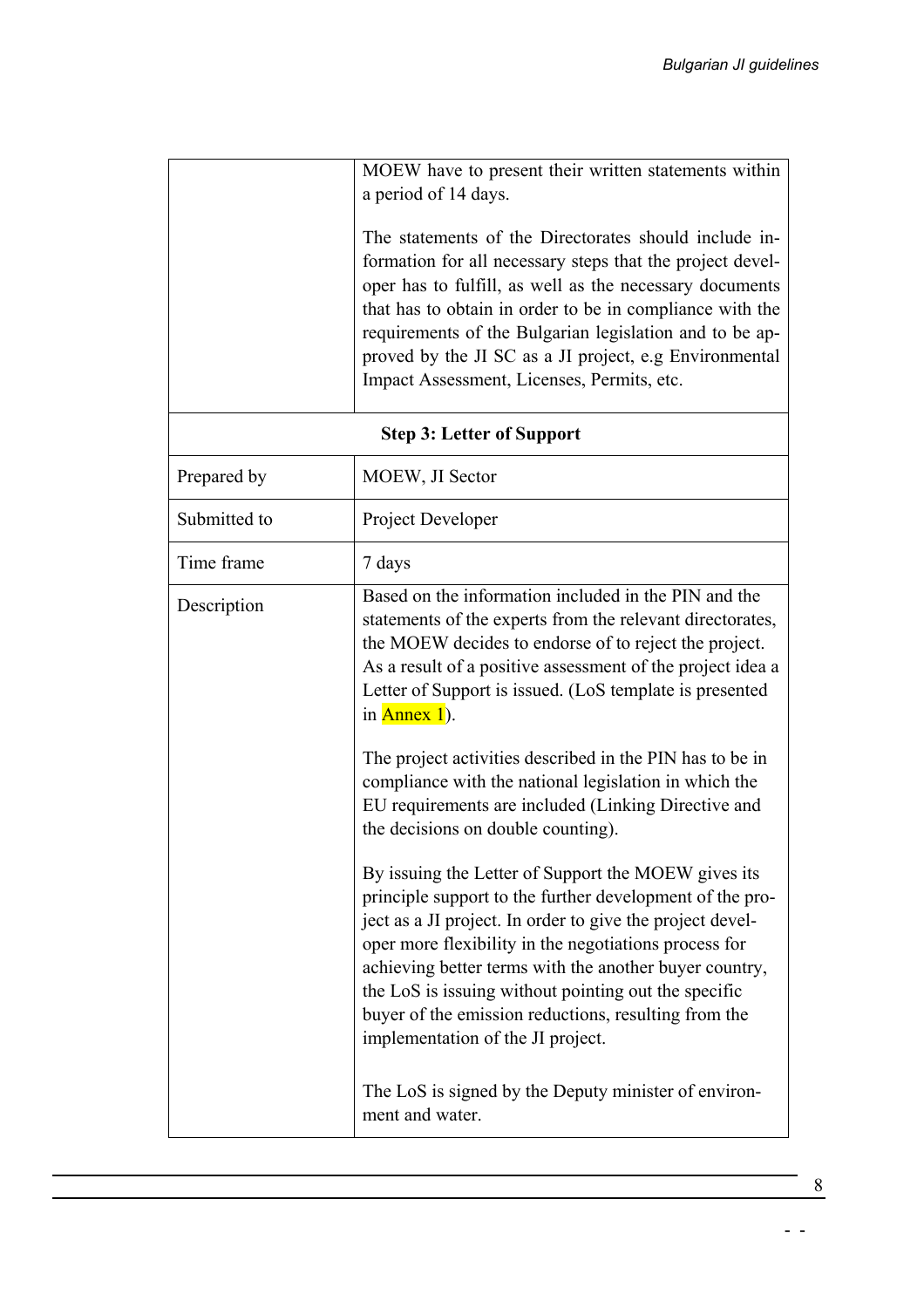|              | <b>Step 4: Development of the PDD</b>                                                                                                                                                                                                                                                                                                                                                                                                                                                                                                                                               |
|--------------|-------------------------------------------------------------------------------------------------------------------------------------------------------------------------------------------------------------------------------------------------------------------------------------------------------------------------------------------------------------------------------------------------------------------------------------------------------------------------------------------------------------------------------------------------------------------------------------|
| Prepared by  | Project developer                                                                                                                                                                                                                                                                                                                                                                                                                                                                                                                                                                   |
| Submitted to | Independent entity                                                                                                                                                                                                                                                                                                                                                                                                                                                                                                                                                                  |
| Time frame   | By the decision of the project developer                                                                                                                                                                                                                                                                                                                                                                                                                                                                                                                                            |
| Description  | After receiving a LoS the project developer should de-<br>velop a PDD following the PDD format approved by<br>the JI Supervisory Committee to the Secretariat of the<br><b>UNFCCC.</b>                                                                                                                                                                                                                                                                                                                                                                                              |
|              | Once the PDD is completed it has to be submitted to<br>the IE for validation.                                                                                                                                                                                                                                                                                                                                                                                                                                                                                                       |
|              | <b>Step 5 Validation of PDD</b>                                                                                                                                                                                                                                                                                                                                                                                                                                                                                                                                                     |
| Prepared by  | Independent entity                                                                                                                                                                                                                                                                                                                                                                                                                                                                                                                                                                  |
| Submitted to | Project developer                                                                                                                                                                                                                                                                                                                                                                                                                                                                                                                                                                   |
| Time frame   | Not less than 30 days                                                                                                                                                                                                                                                                                                                                                                                                                                                                                                                                                               |
| Description  | The IE makes the PDD publicly available and receives<br>comments on it within a period of 30 days. In the<br>meantime the IE should determine the eligibility of the<br>project as a JI project as well as the fulfillment of the<br>all eligibility requirements.                                                                                                                                                                                                                                                                                                                  |
|              | The IE should go through all the documentation and<br>check validity of all references, assumptions and in-<br>formation, and where relevant to contact stakeholders<br>and institutions to establish the validity of the informa-<br>tion. It is also possible that the IE have to make a visit<br>to the host country to establish whether the information<br>provided and the assumptions made are valid. The IE<br>takes into account comments received from differing<br>stakeholders during public comment on PDD.<br>The IE prepares validation report and makes it publicly |
|              | available, together with explanation of its reasons, in-<br>cluding a summary of comments received and a report                                                                                                                                                                                                                                                                                                                                                                                                                                                                     |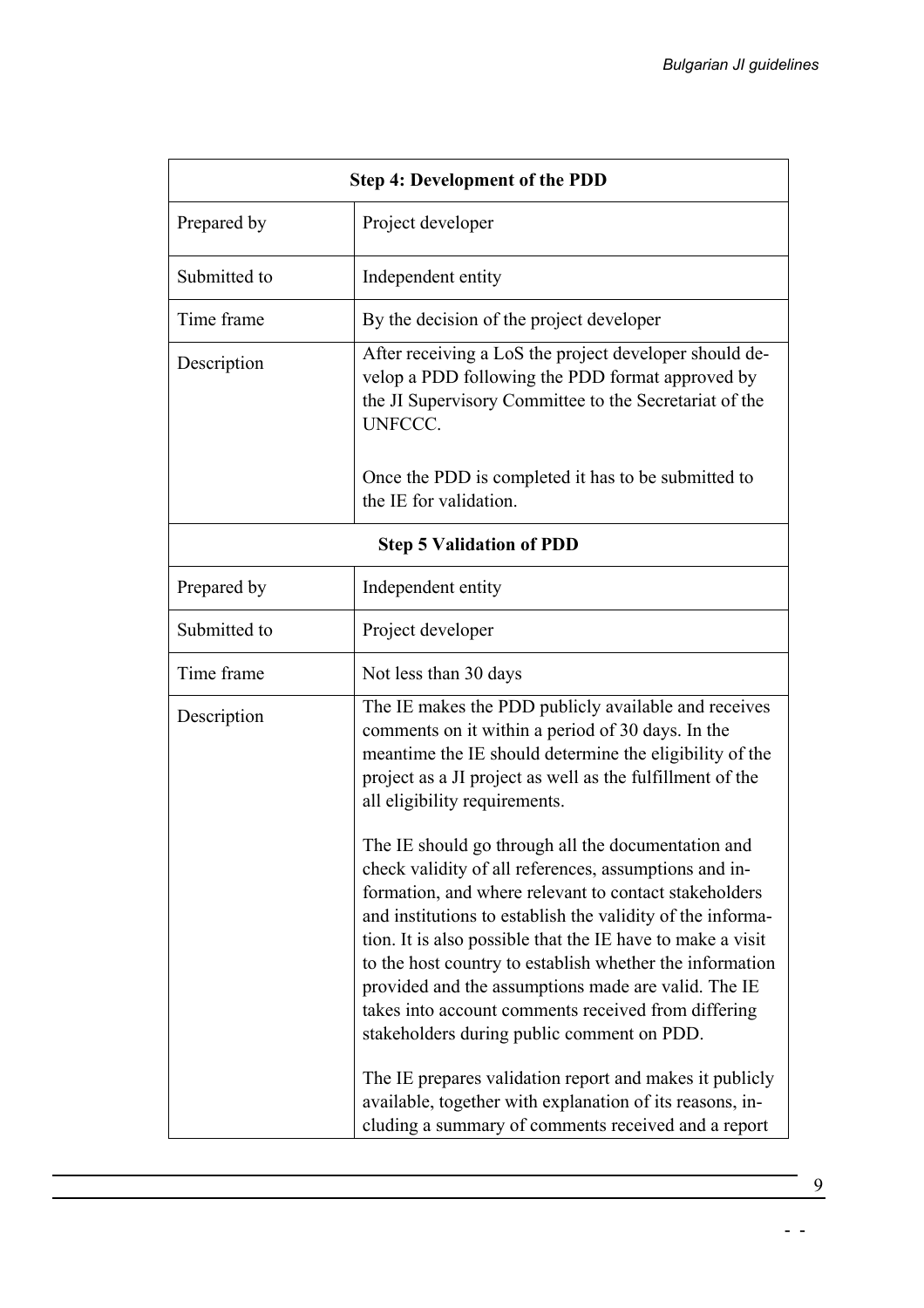<span id="page-12-0"></span>

|              | of how due account was taken of them.<br>The project developer should inform the JI Sector for<br>the public availability of above mentioned and where<br>could be found this information. The JI Sector makes a<br>link from its web-site to the PDD posted by the IE and<br>informs the stakeholders for the public consultations.                                                                                                                                                                                                                                                                                                                                                                                                                                                                                                                                                                                                                                         |
|--------------|------------------------------------------------------------------------------------------------------------------------------------------------------------------------------------------------------------------------------------------------------------------------------------------------------------------------------------------------------------------------------------------------------------------------------------------------------------------------------------------------------------------------------------------------------------------------------------------------------------------------------------------------------------------------------------------------------------------------------------------------------------------------------------------------------------------------------------------------------------------------------------------------------------------------------------------------------------------------------|
|              | <b>Step 6: Request for Letter of approval</b>                                                                                                                                                                                                                                                                                                                                                                                                                                                                                                                                                                                                                                                                                                                                                                                                                                                                                                                                |
| Prepared by  | Project developer                                                                                                                                                                                                                                                                                                                                                                                                                                                                                                                                                                                                                                                                                                                                                                                                                                                                                                                                                            |
| Submitted to | <b>MOEW</b>                                                                                                                                                                                                                                                                                                                                                                                                                                                                                                                                                                                                                                                                                                                                                                                                                                                                                                                                                                  |
| Time frame   | By the decision of the project developer                                                                                                                                                                                                                                                                                                                                                                                                                                                                                                                                                                                                                                                                                                                                                                                                                                                                                                                                     |
| Description  | In order to start the procedure for issuing a LoA the<br>project developer submits the following documentation<br>to the MOEW:<br>Request for issuing a LoA - a formal letter to<br>the Minister of Environment and Water request-<br>ing approval of the project;<br>Project summary – according to MOEW format<br>(Annex 4) in Bulgarian and English language,<br>including the electronic versions;<br>PDD in Bulgarian and English language, in-<br>cluding the electronic versions;<br>Validation report in Bulgarian and English lan-<br>guage, including the electronic versions;<br>Signed declaration on the financial and legal<br>status of the offering company $(Annex 5)$ ;<br>If there are more parties involved in the devel-<br>opment of the JI project, the applying company<br>must show evidences that it is authorized to rep-<br>resent the rest of the involved companies for the<br>project purposes;<br>Other document, if requested at PIN stage. |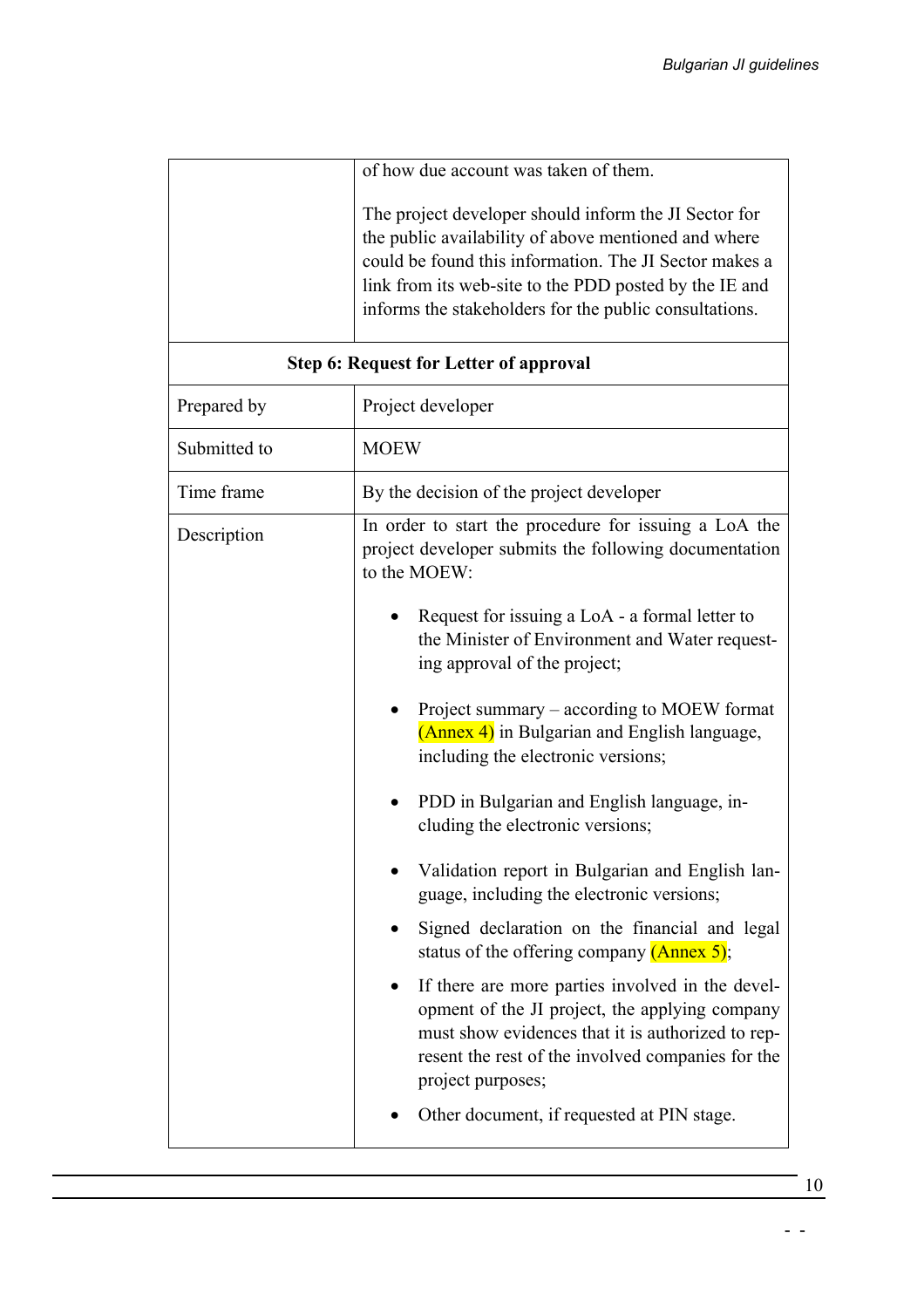<span id="page-13-0"></span>

| <b>Step 7: Assessment of JI projects</b>                                                                                                                                                                                                                                                                                                                                                                                                                                                                                                                                                                                   |
|----------------------------------------------------------------------------------------------------------------------------------------------------------------------------------------------------------------------------------------------------------------------------------------------------------------------------------------------------------------------------------------------------------------------------------------------------------------------------------------------------------------------------------------------------------------------------------------------------------------------------|
| JI SC members and MOEW experts                                                                                                                                                                                                                                                                                                                                                                                                                                                                                                                                                                                             |
| JI SC Secretariat (JI Sector)                                                                                                                                                                                                                                                                                                                                                                                                                                                                                                                                                                                              |
| Three weeks                                                                                                                                                                                                                                                                                                                                                                                                                                                                                                                                                                                                                |
| Prior to the actual evaluation of the project at the JI SC<br>meeting, position papers from JI SC members and<br>MOEW experts from different departments, which are<br>not represented in the SC, are requested. MOEW ex-<br>perts and JI SC members should provide their position<br>papers, based on the project summary, PDD and valida-<br>tion report within two weeks.<br>After receiving the comments and opinions of all inter-<br>ested parties, those comments and opinions are submit-<br>ted back to the project developer for clarification and<br>providing responses to posed questions within one<br>week. |
| Step 8: JI SC meeting for approval of projects                                                                                                                                                                                                                                                                                                                                                                                                                                                                                                                                                                             |
| JI SC Secretariat (JI Sector)                                                                                                                                                                                                                                                                                                                                                                                                                                                                                                                                                                                              |
| JI SC members                                                                                                                                                                                                                                                                                                                                                                                                                                                                                                                                                                                                              |
| One day                                                                                                                                                                                                                                                                                                                                                                                                                                                                                                                                                                                                                    |
| The invitation for the SC meeting is sent a week before<br>the meeting. The project developer is also invited to<br>make a presentation at the meeting and to answer addi-<br>tional questions, if any.<br>At the meeting the JI SC members should evaluate the<br>proposed project following the adopted criteria and in<br>conformity with the requirements of the national legis-<br>lation and the Ordinance of the Minister of Environ-<br>ment and Water for establishment of the JI SC.                                                                                                                             |
|                                                                                                                                                                                                                                                                                                                                                                                                                                                                                                                                                                                                                            |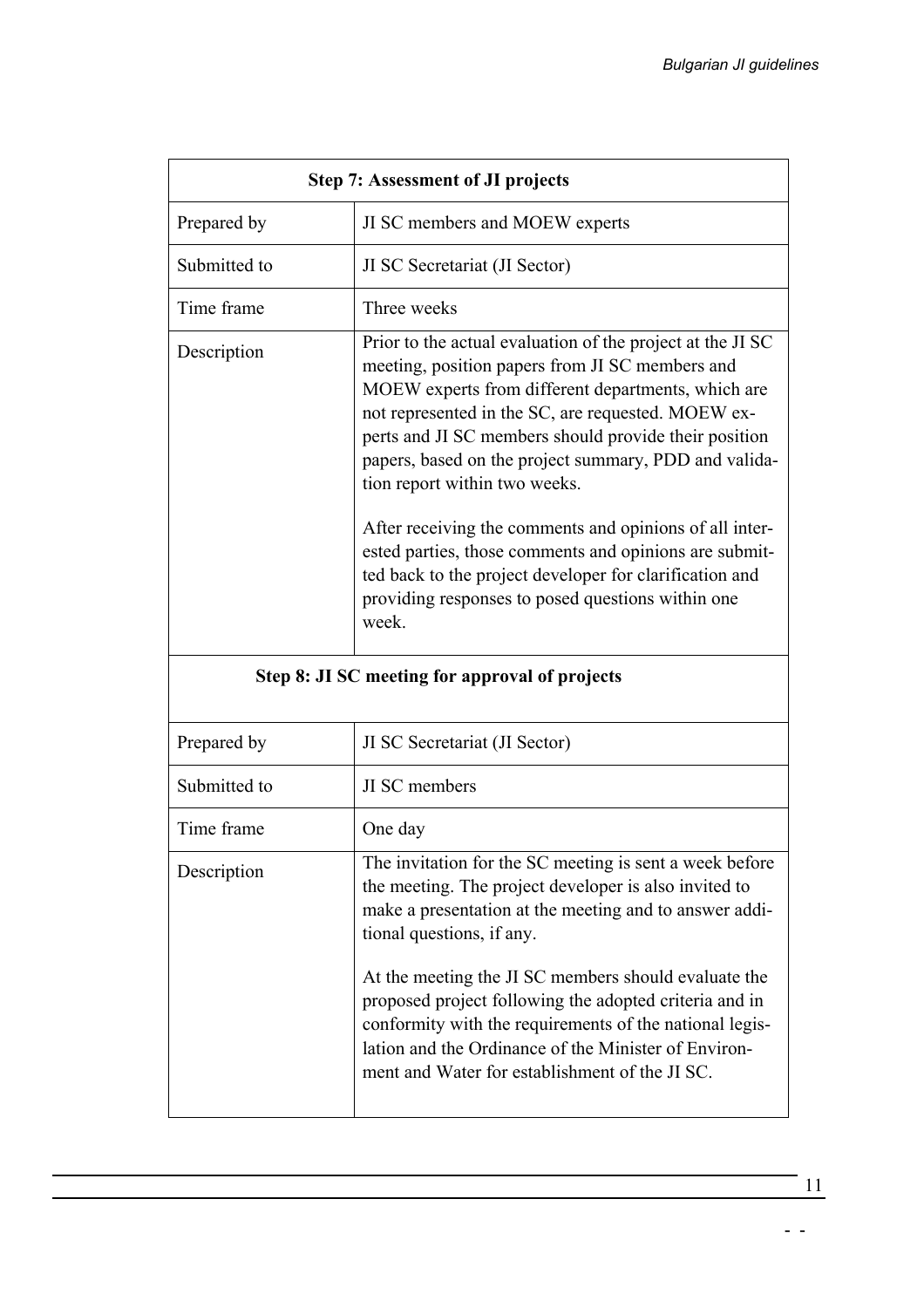<span id="page-14-0"></span>

|              | <b>Step 9: Letter of approval</b>                                                                                                                                                                                                                                                                                                                                                                                                                                                                 |
|--------------|---------------------------------------------------------------------------------------------------------------------------------------------------------------------------------------------------------------------------------------------------------------------------------------------------------------------------------------------------------------------------------------------------------------------------------------------------------------------------------------------------|
| Prepared by  | JI Sector                                                                                                                                                                                                                                                                                                                                                                                                                                                                                         |
| Submitted to | Project developer                                                                                                                                                                                                                                                                                                                                                                                                                                                                                 |
| Time frame   | 2 weeks                                                                                                                                                                                                                                                                                                                                                                                                                                                                                           |
| Description  | The JI Sector prepares Minutes from the JI SC meeting<br>which are sent to the Minister of Environment and Wa-<br>ter together with a recommendation to issue a LoA (if<br>project is approved by JI SC members). A draft LoA is<br>attached to the Minutes. The Minister of Environment<br>and Waters signs the LoA (Annex 2) and sends it to the<br>project developer together with a cover letter. In the<br>cover letter some conditions, requirements and recom-<br>mendations are included. |
|              | <b>Step 10: Signing of ERPA</b>                                                                                                                                                                                                                                                                                                                                                                                                                                                                   |
| Prepared by  | Project developer and Investor country                                                                                                                                                                                                                                                                                                                                                                                                                                                            |
| Submitted to | Project developer, Investor country and MOEW                                                                                                                                                                                                                                                                                                                                                                                                                                                      |
| Time frame   | By the decision of the project developer and the inves-<br>tor country                                                                                                                                                                                                                                                                                                                                                                                                                            |
| Description  | After receiving the official LoA the project developer<br>can negotiate further the conditions of the Emission<br>Reduction Purchase Agreement (ERPA).<br>MOEW is not officially part of this step but it could<br>advice the Project developer on the price and condi-<br>tions he can negotiate.<br>The project developer is obligated to present at MOEW<br>a copy of the contracted ERPA.                                                                                                     |
|              | Step 11: Register JI project                                                                                                                                                                                                                                                                                                                                                                                                                                                                      |
| Prepared by  | <b>MOEW</b>                                                                                                                                                                                                                                                                                                                                                                                                                                                                                       |
| Submitted to | National registry                                                                                                                                                                                                                                                                                                                                                                                                                                                                                 |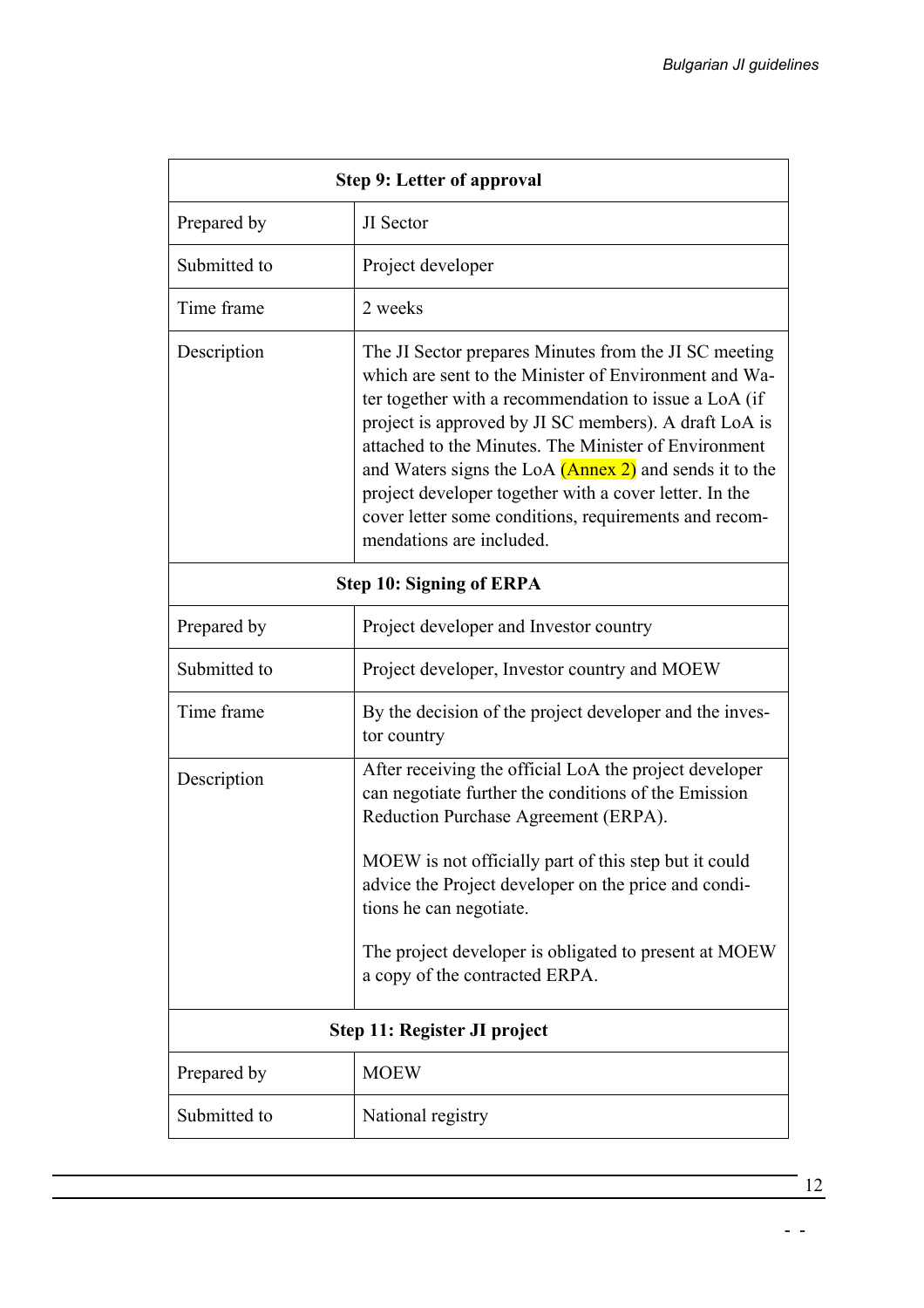<span id="page-15-0"></span>

| Time frame   | After the verification of emission reductions                                                                                                                                                                                                                                                                                                                                                                                              |
|--------------|--------------------------------------------------------------------------------------------------------------------------------------------------------------------------------------------------------------------------------------------------------------------------------------------------------------------------------------------------------------------------------------------------------------------------------------------|
| Description  | After signing the official ERPA document, the project<br>developer should register the project as an official JI<br>project at the National Registry, which will be respon-<br>sible for transferring the ERUs resulted from the pro-<br>ject to Buyers country. The procedure for registering<br>the project will be part of the Working procedure of the<br>National registry after its establishment and is not part<br>of this manual. |
|              | 4.2 Project operation                                                                                                                                                                                                                                                                                                                                                                                                                      |
|              | <b>Step A: Preparation of monitoring report</b>                                                                                                                                                                                                                                                                                                                                                                                            |
| Prepared by  | Project developer                                                                                                                                                                                                                                                                                                                                                                                                                          |
| Submitted to | <b>Independent Entity</b>                                                                                                                                                                                                                                                                                                                                                                                                                  |
| Time frame   | as in monitoring plan                                                                                                                                                                                                                                                                                                                                                                                                                      |
| Description  | Based on the monitoring, the Project developer pre-<br>pares a Monitoring report and delivers it for verifica-<br>tion to independent entity. A copy of the report should<br>also be delivered to the JI Sector in order to keep track<br>of all on-going JI projects and real emission reductions.                                                                                                                                        |
|              | Step B: Verification of Monitoring report and actual emissions reductions                                                                                                                                                                                                                                                                                                                                                                  |
| Prepared by  | Independent entity                                                                                                                                                                                                                                                                                                                                                                                                                         |
| Submitted to | Project developer                                                                                                                                                                                                                                                                                                                                                                                                                          |
| Time frame   | as in monitoring plan                                                                                                                                                                                                                                                                                                                                                                                                                      |
| Description  | The IE makes a monitoring report publicly available<br>and determines whether the monitoring performed is in<br>accordance with the approved monitoring plan. The<br>verification report is also made publicly available. The<br>verification report is submitted to the project developer<br>and to MOEW JI unit.                                                                                                                         |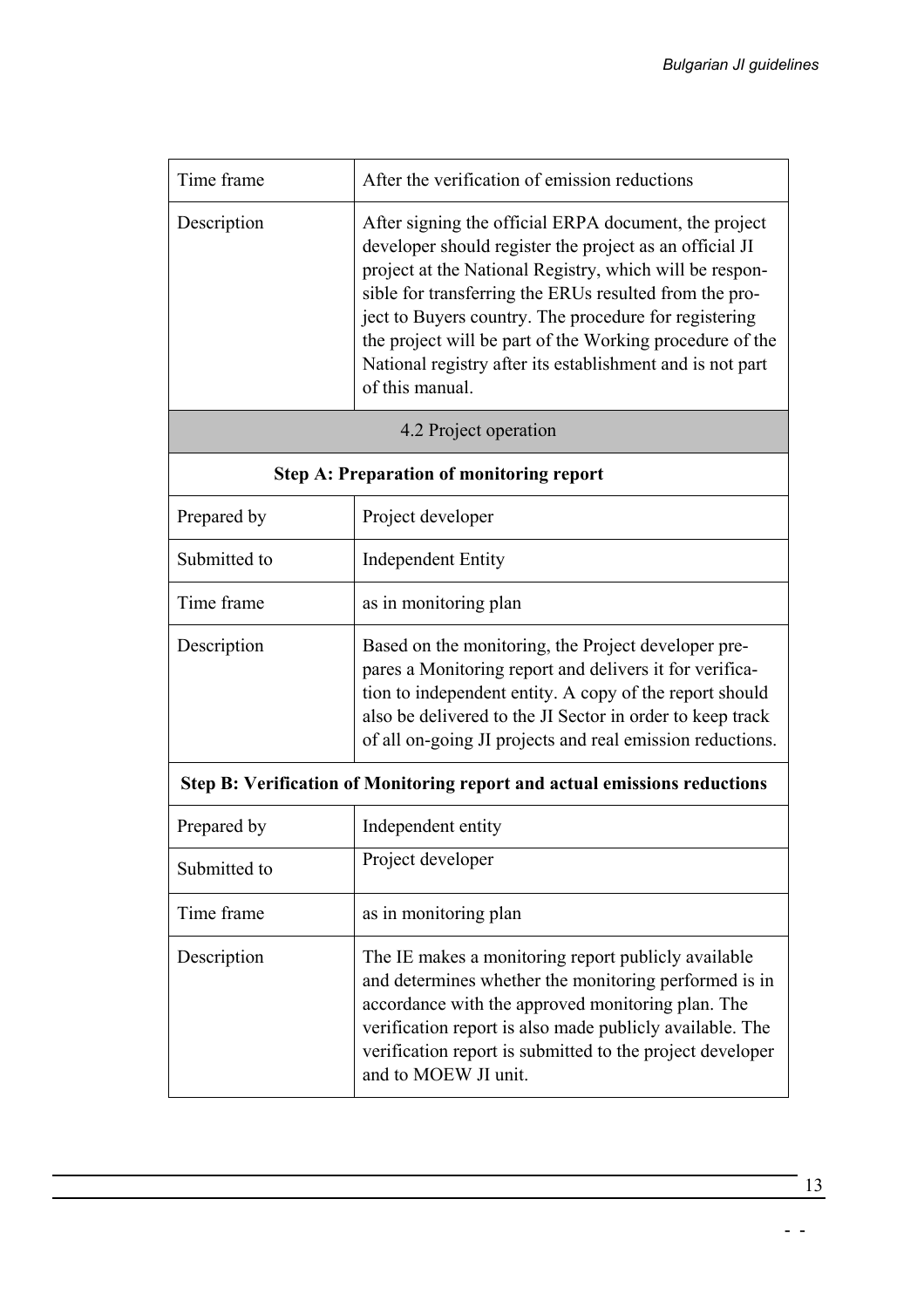<span id="page-16-0"></span>

|              | <b>Step C: Claim on ERUs</b>                                                                                                                                                                                                                                                                |
|--------------|---------------------------------------------------------------------------------------------------------------------------------------------------------------------------------------------------------------------------------------------------------------------------------------------|
| Prepared by  | Project developer                                                                                                                                                                                                                                                                           |
| Submitted to | National registry                                                                                                                                                                                                                                                                           |
| Time frame   | after verification                                                                                                                                                                                                                                                                          |
| Description  | Once the emission reductions have been verified they<br>will be deducted from host country assigned amount<br>via the National registry <sup>1</sup> . This is done based on the<br>verification report and after the project developer<br>(emission supplier) notifies the ERUs transfer.  |
|              | <b>Step D: Transfer ERUs to Buyer's country</b>                                                                                                                                                                                                                                             |
| Prepared by  | National registry                                                                                                                                                                                                                                                                           |
| Submitted to | Buyer's country registry                                                                                                                                                                                                                                                                    |
| Time frame   | after verification                                                                                                                                                                                                                                                                          |
| Description  | The national registry will record the issuance and trans-<br>fer of ERUs and deduct the equivalent from Party's<br>assigned amount. Similarly the investor party will reg-<br>ister a project approval and transfers of ERUs and the<br>addition of AAU equivalents to its assigned amount. |

<span id="page-16-1"></span><sup>&</sup>lt;sup>1</sup> The exact procedure will be determined after setting up the National registry and its operational rules are developed.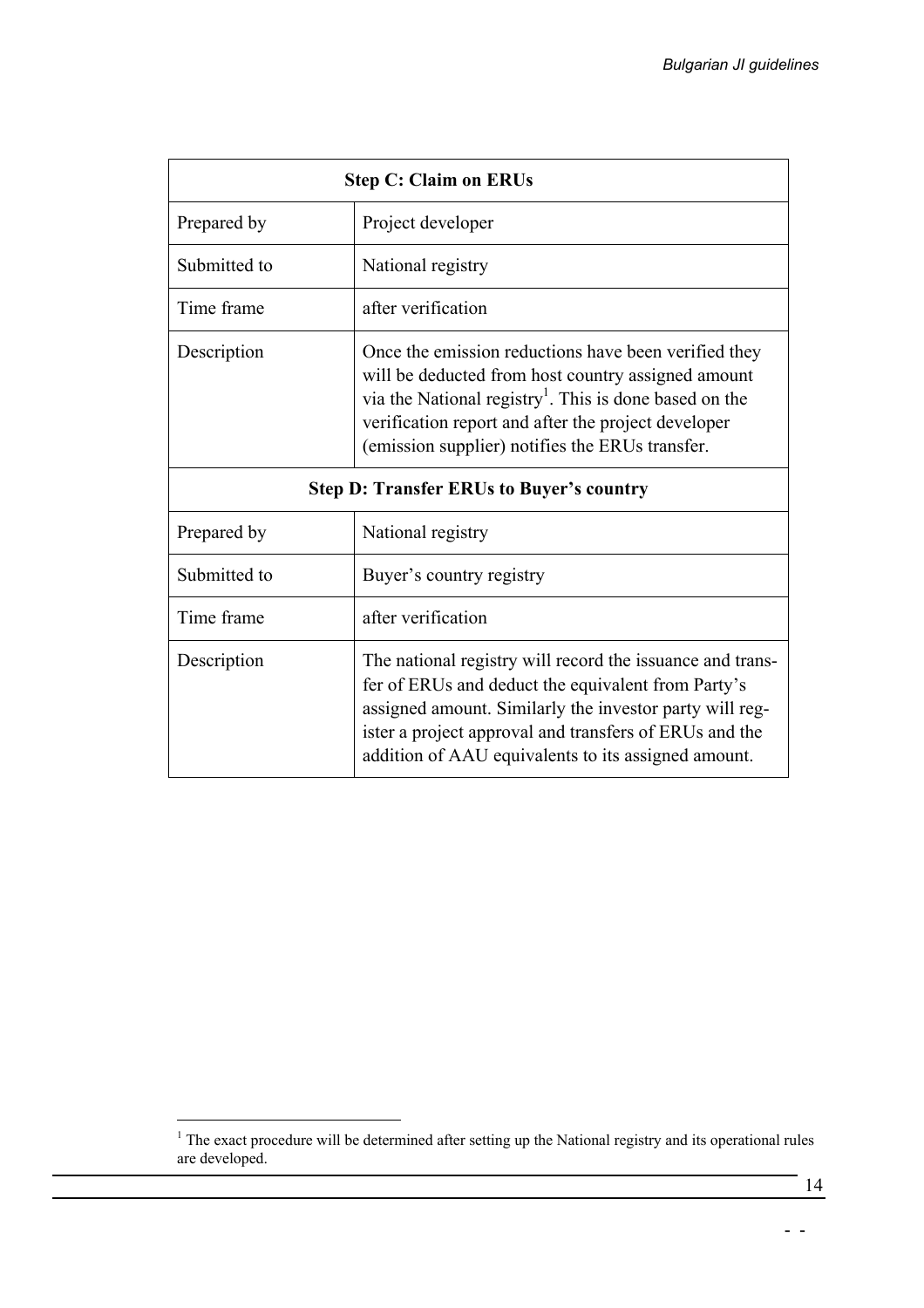#### <span id="page-17-0"></span>**3. Annexes**

- **1. Annex 1: Template of Letter of Support**
- **2. Annex 2: Template of Letter of Approval**
- **3. Annex 3: Template of Project Idea Note**
- **4. Annex 4: Template of Project Summary**
- **5. Annex 5: Template of Declaration**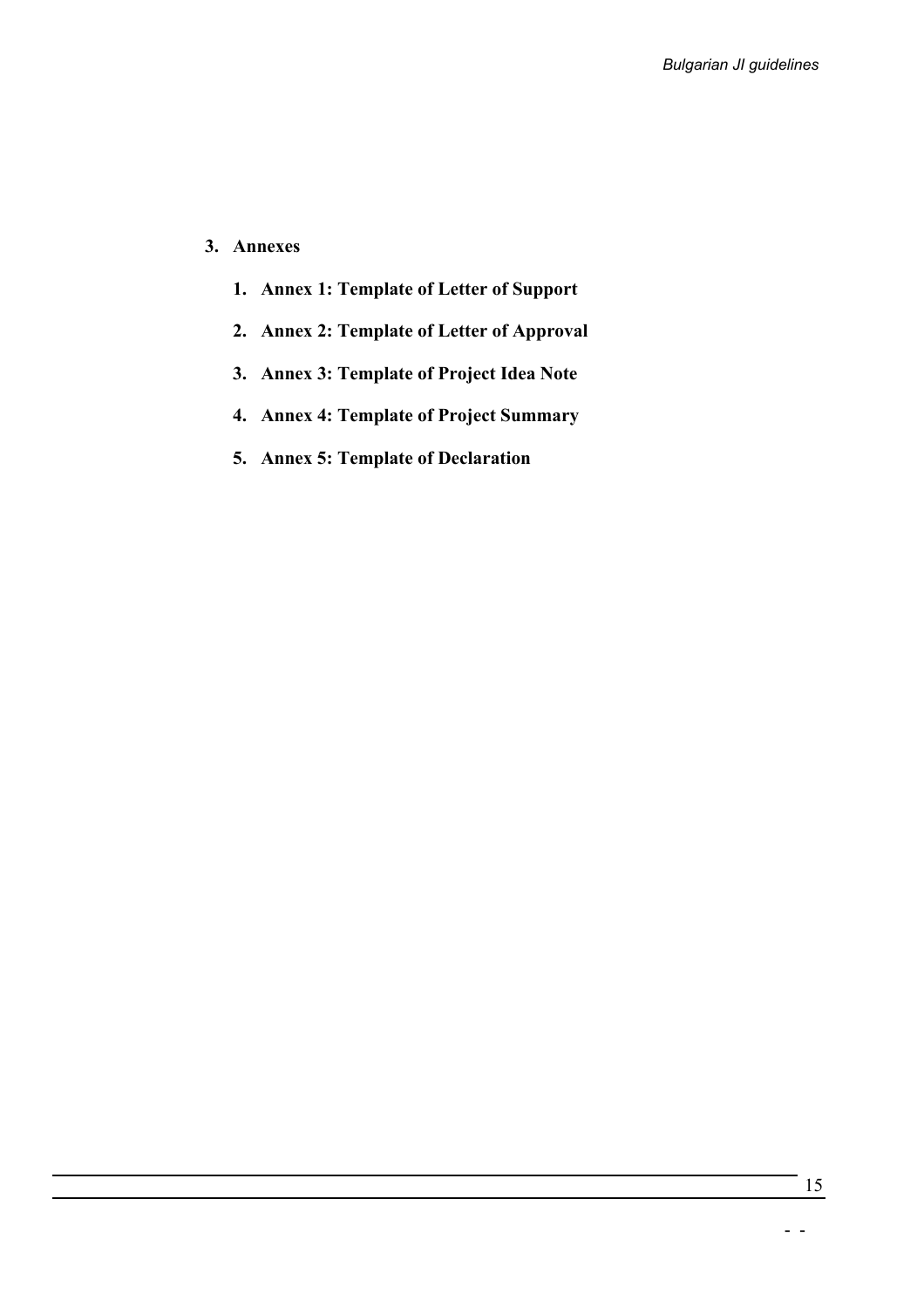#### *Republic of Bulgaria*

*MINISTRY O F ENVIRONMENT AND WATER*

#### **To Whom It May Concerns:**

#### **LETTER OF SUPPORT**

The Ministry of Environment and Water supports in principle the proposed project idea

| Proposal number/date |  |
|----------------------|--|
| Title                |  |
| Location             |  |
| Supplier             |  |

and confirms that it falls within the scope of the Joint Implementation projects under Article 6 of the Kyoto Protocol to the United Nations Framework Convention on Climate Change.

The Ministry of Environment and Water will consider granting formal approval of the Joint Implementation project according to the Bulgarian procedures, decisions of the Joint Implementation Supervisory Committee and under the following conditions:

- sufficient amount of allowances is available for electricity production and electricity demand reduction projects in the Joint Implementation set aside in the approved by the European Commission National Allocation Plan;
- − positive Environmental Impact Assessment Decision;
- − submission of a Project Designed Document, validated by an Independent Entity;
- − the buyer of the emission reduction generated by the project is a country that has signed a Memorandum/Agreement on cooperation under Article 6 of the Kyoto Protocol to the United Nations Framework Convention on Climate Change with the Republic of Bulgaria;
- the assessment of the project by the JI Steering Committee established for this purpose, and according to the Bulgarian criteria is positive.

16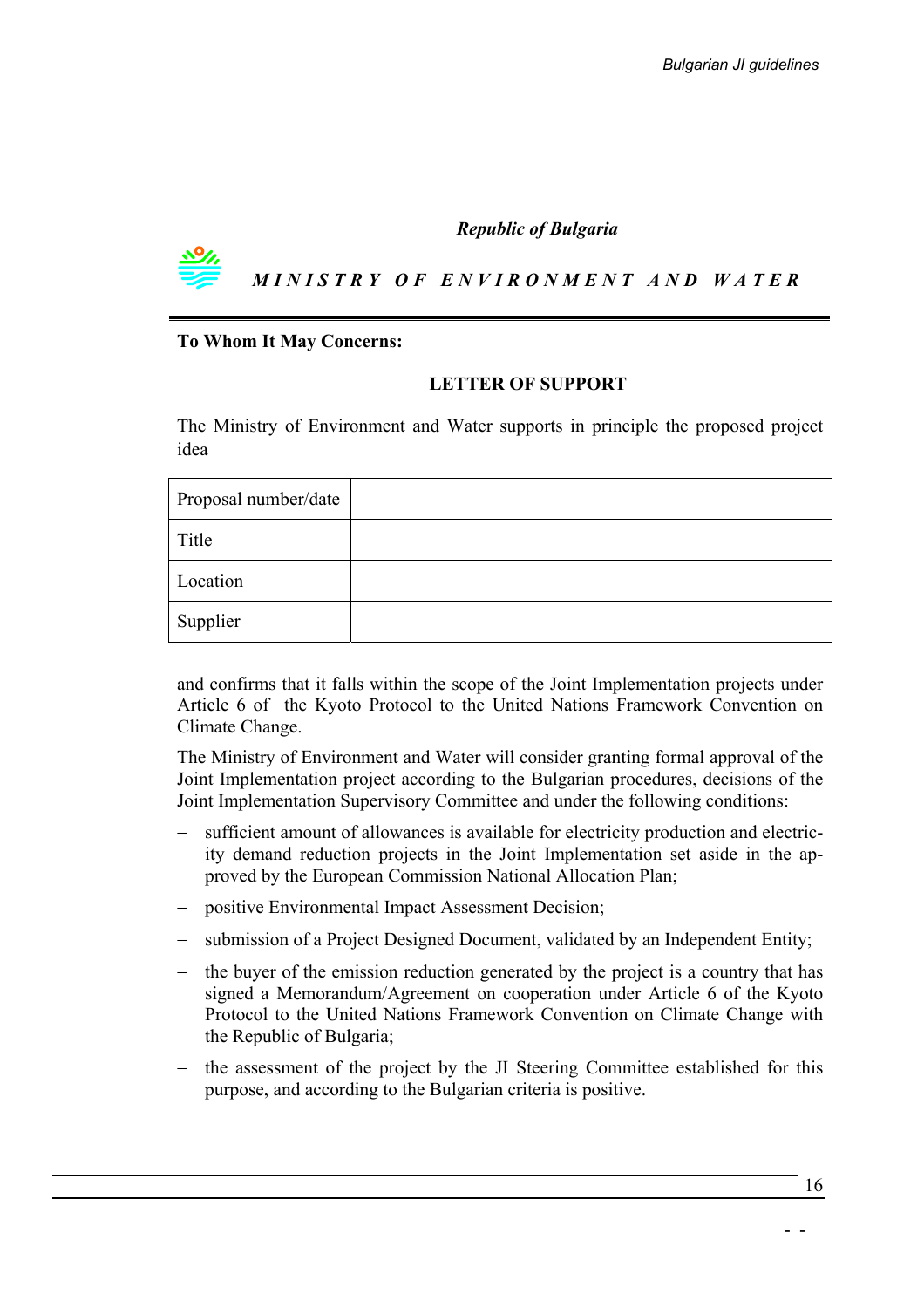The Ministry of Environment and Water will consider the possibility to transfer emission reductions verified by an Independent Entity and generated by the project prior to 01 January 2008, if any.

**Date** 

**Sofia, Bulgaria** 

**Deputy Minister of Environment and Water**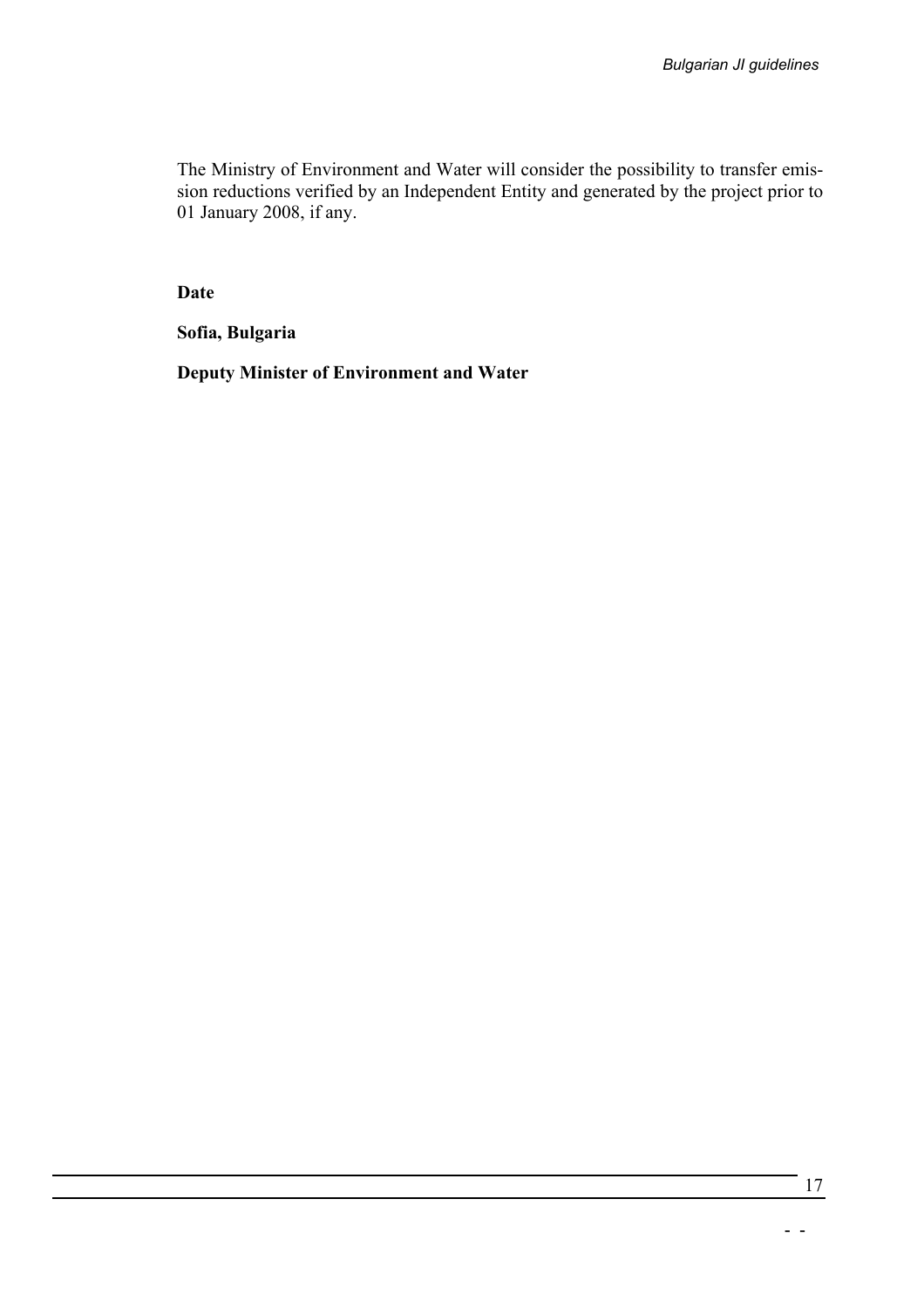#### **Republic of Bulgaria**



#### **Letter of Approval**

Undersigned, as a legal and authorized representative of the Republic of Bulgaria;

Acknowledging that the Republic of Bulgaria has ratified the United Nations Framework Convention on Climate Change in 1995;

Taking into consideration that the Republic of Bulgaria has ratified the Kyoto Protocol in 2002;

Recalling that the Republic of Bulgaria and the …… (Buyer) have signed a Memorandum of Understanding on co-operation in reducing emissions on greenhouse gases under Article 6 of the Kyoto Protocol to the United Nations Framework Convention on Climate Change in …. (year);

Bearing in mind that the Government of the Republic of Bulgaria has authorized the Ministry of Environment and Water of the Republic of Bulgaria, and that the Government of …. (Buyer) has authorized the …. , to act as Parties to the Memorandum of Understanding on co-operation under Article 6 of the Kyoto Protocol to the United Nations Framework Convention on Climate Change, signed between both countries;

Taking into account that the designated authorities, as the Parties to the Memorandum, have endorsed the development of the below mentioned project, for the purposes of Joint Implementation (JI) under Article 6 of the Kyoto Protocol;

Proposal number/date Title Location Project Company (Supplier of the ERUs)

Referring to: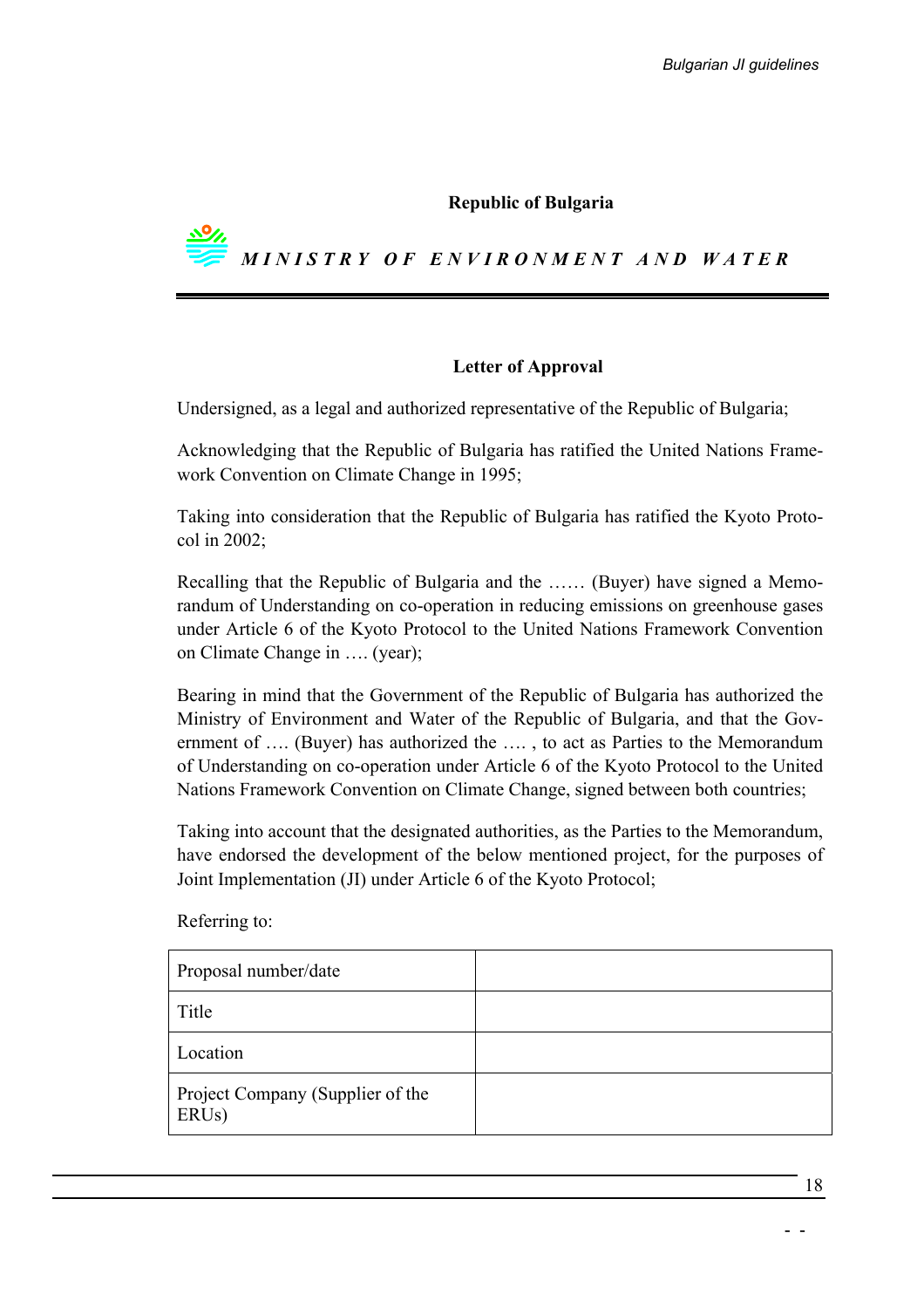hereinafter referred to as "the JI project";

Taking into consideration that the JI project is expected to provide a reduction in greenhouse gas emissions by sources that are additional to any that would otherwise occur,

Declares that:

- 1. The Republic of Bulgaria will comply with its obligations under the Kyoto Protocol, including the eligibility requirements, as stated under paragraph 21 of the Annex to Decision 16/CP.7 (Guidelines for the implementation of Article 6 of the Kyoto Protocol) and paragraph 2 of the Annex to Decision 18/CP.7 (Modalities, rules and guidelines for emissions trading under Article 17 of the Kyoto Protocol), in order to participate in JI mechanism according to Article 6 of the Kyoto Protocol;
- 2. The Republic of Bulgaria commits itself to take all steps required under the Kyoto Protocol and/or the relevant rules, decisions, modalities, guidelines and procedures thereunder, concerning the transfer of emission reductions from the JI project, including avoidance of double counting according to the Directive 2004/101/EC and the relevant decisions of the European Commission;
- 3. The Republic of Bulgaria approves the Project as a Joint Implementation project in accordance with Article 6 of the Kyoto Protocol and the subsequent decisions, adopted by the Conference of the Parties, serving as the Meeting of the Parties (COP/MOP) and the decisions, approved by the Joint Implementation Supervisory Committee;
- 4. The Republic of Bulgaria authorizes the "Supplier" and any future owner of the JI project to make a claim for Emission Reduction Units (ERUs), by the operation of the JI project, in accordance with Article 6 of the Kyoto Protocol;
- 5. The Republic of Bulgaria accepts to transfer the verified ERUs up to ... t  $CO<sub>2</sub>$ equivalent, generated through the JI project during the period 2008 – 2012 and contracted between the "Supplier" and the ……, (Buyer);
- 6. The transfer of ERUs from the Republic of Bulgaria to the …. (Buyer) will be free of any taxes or levies;
- 7. The transfer of ERUs from the Republic of Bulgaria to the ….. (Buyer) is irrespective of any legal or other transfer of the JI project to third Parties;
- 8. In case that the Republic of Bulgaria and the ….. (Buyer) fully comply with the eligibility requirements of paragraph 21 of the Annex to Decision 16/CP.7 (Guidelines for the implementation of Article 6 of the Kyoto Protocol), the verification of emission reductions generated through the JI project and the transfer of ERUs will be based on paragraph 23 of this Annex ('JI Track one').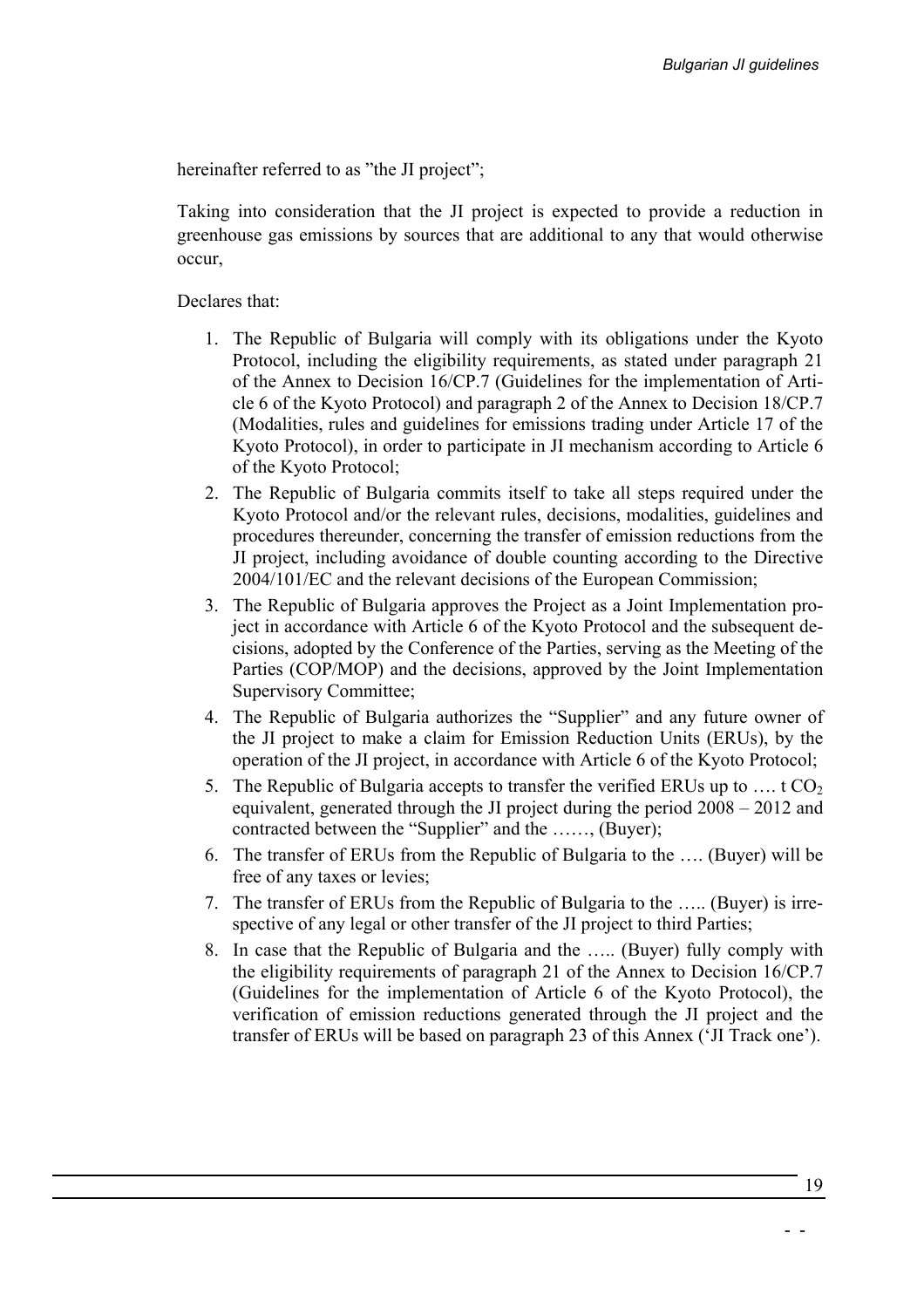#### **OPTIONAL**

9. The Republic of Bulgaria also confirms that it will set aside for the JI Project an amount of Assigned Amount Units (AAUs) corresponding to … t CO2 equivalent expected to be generated and verified by the project prior to 2008.

#### **Date**

**Sofia, Bulgaria** 

**Minister of Environment and Water**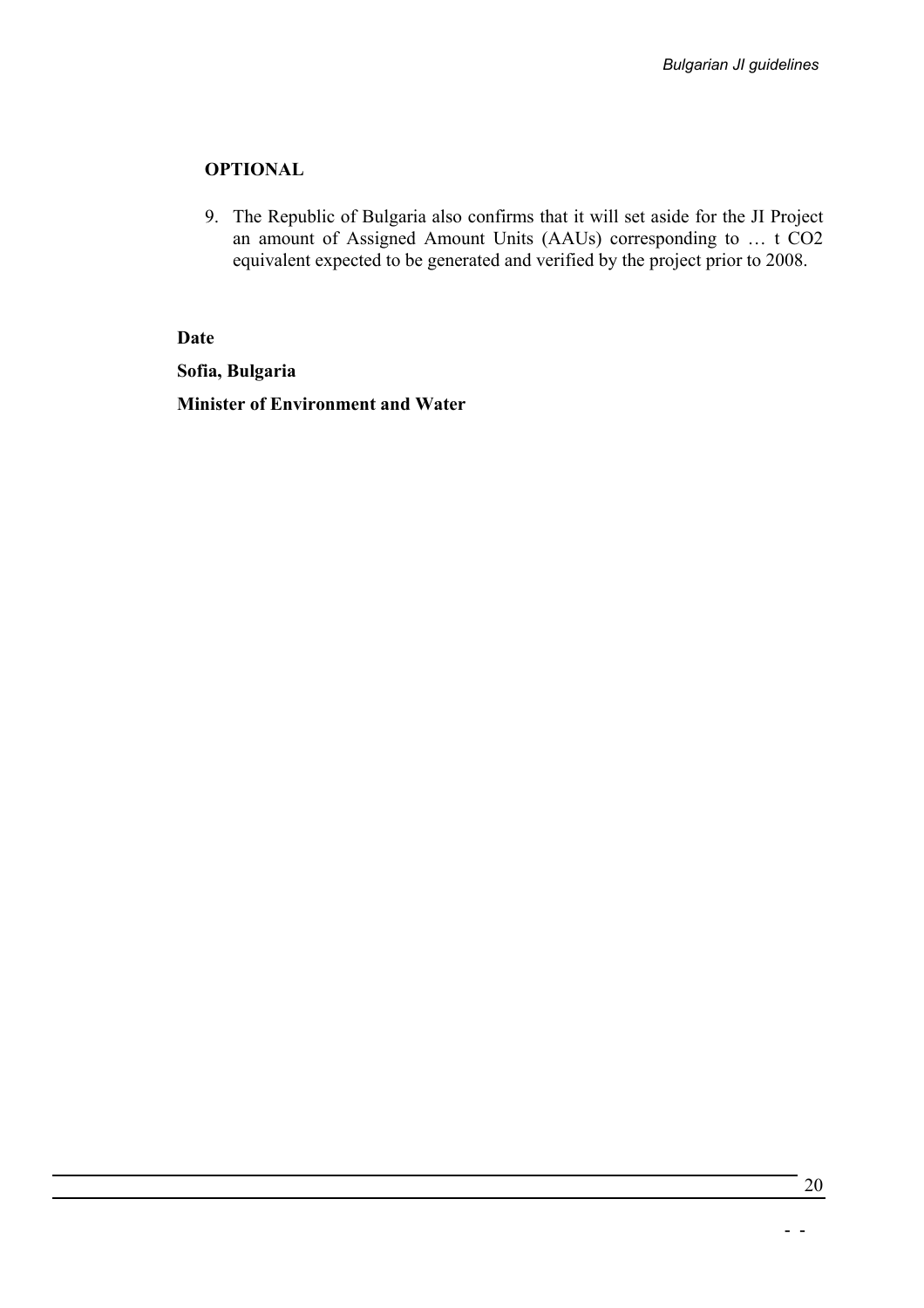## **Project Idea Note**

### **1. Information for the Supplier of the Emission Reductions (the project developer) and for other project participants**

| <b>Name of the Company</b>  | Please, give the name of the project developer which is    |
|-----------------------------|------------------------------------------------------------|
|                             | the supplier of the emission reductions.                   |
| Role in the project         | Supplier of the Emission Reductions (project devel-        |
|                             | oper).                                                     |
|                             | Consultant.                                                |
|                             | Supplier of the technology or of the equipment.            |
| Short description of the    | Short description of the activities and the history of the |
| history of the project par- | Company – experience and achievements.                     |
| ticipant                    |                                                            |
|                             |                                                            |
| <b>Address</b>              | Please, give the address of legal registration of the      |
|                             | Company.                                                   |
| <b>Contact person</b>       | Please, give the name of the contact person for the        |
|                             | project.                                                   |
| Telephone number            | Please, give the telephone number of the contact per-      |
|                             | son.                                                       |
| <b>Fax number</b>           | Please, give the fax number of the contact person.         |
| <b>E-mail address</b>       | Please, give the email address of the contact person.      |

## **2. General information for the project**

| <b>Project Title</b>      | Please, give the name of the project.                     |  |  |  |  |  |  |
|---------------------------|-----------------------------------------------------------|--|--|--|--|--|--|
| <b>Project location</b>   | Please, give a detailed description of the project        |  |  |  |  |  |  |
|                           | location and geographic coordinates, if available.        |  |  |  |  |  |  |
| <b>Project type</b>       | Energy Efficiency, Renewable Energy sources               |  |  |  |  |  |  |
|                           | (RES), methane utilization and etc.                       |  |  |  |  |  |  |
| <b>Background</b>         | Please, give a short description of:                      |  |  |  |  |  |  |
|                           | Reasons for initiation of the projects;                   |  |  |  |  |  |  |
|                           | Development of the market, where the pro-                 |  |  |  |  |  |  |
|                           | ject will operate.                                        |  |  |  |  |  |  |
| <b>Planned activities</b> | Please, list the planned activities and describe their    |  |  |  |  |  |  |
|                           | status (forthcoming, already started or finished),        |  |  |  |  |  |  |
|                           | including giving the terms for the implementation         |  |  |  |  |  |  |
|                           | of those activities.                                      |  |  |  |  |  |  |
|                           | <i>Example:</i> terms for receiving the key decisions and |  |  |  |  |  |  |
|                           | permits - Environmental Impact Assessment Deci-           |  |  |  |  |  |  |
|                           | sion, IPPC permit Wateruse permit (for hydro pro-         |  |  |  |  |  |  |
|                           | jects), signing contracts for equipment supply and        |  |  |  |  |  |  |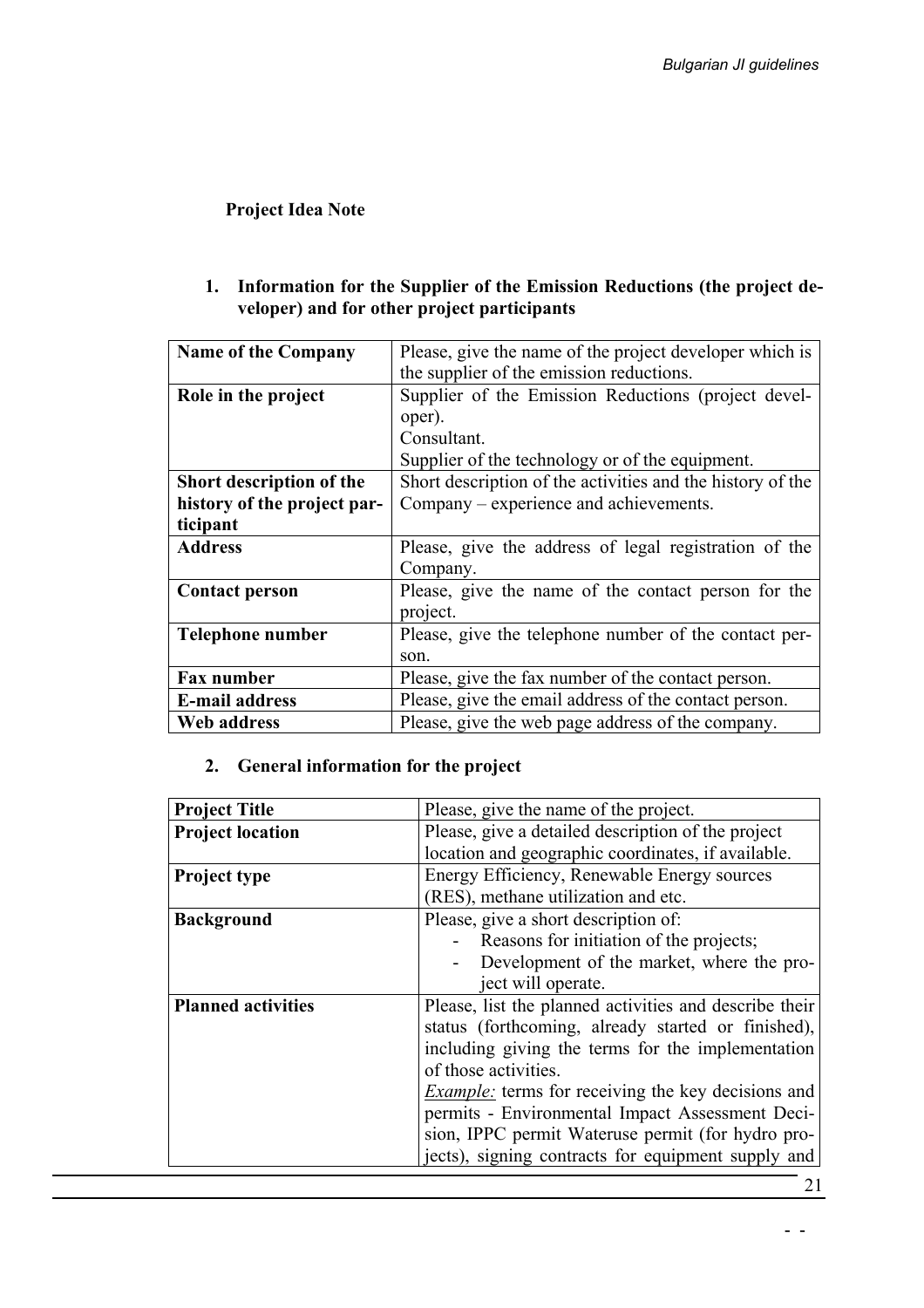|                                  | installation of it.                                  |  |  |  |  |  |  |  |
|----------------------------------|------------------------------------------------------|--|--|--|--|--|--|--|
| Time schedule for implemen-      | Please, give information for the terms of the im-    |  |  |  |  |  |  |  |
| tation of the project activities | plementation of the project planned activities.      |  |  |  |  |  |  |  |
|                                  | Date of starting the construction, reconstruction or |  |  |  |  |  |  |  |
|                                  | introduction of the technology.                      |  |  |  |  |  |  |  |
|                                  | Date of putting the project into operation.          |  |  |  |  |  |  |  |
|                                  | Others.                                              |  |  |  |  |  |  |  |
| <b>Project Lifetime</b>          | Life period of the project.                          |  |  |  |  |  |  |  |
|                                  | Period of reduction of the greenhouse gases emis-    |  |  |  |  |  |  |  |
|                                  | sions.                                               |  |  |  |  |  |  |  |
| Total amount of the invest-      | Total amount of the investment for implementation    |  |  |  |  |  |  |  |
| ment                             | of the planned activities.                           |  |  |  |  |  |  |  |
|                                  |                                                      |  |  |  |  |  |  |  |
| <b>Financial Sources</b>         | Please, describe the sources for financing the pro-  |  |  |  |  |  |  |  |
|                                  | ject activities -                                    |  |  |  |  |  |  |  |
|                                  | owner equity, bank credit, in cooperation with other |  |  |  |  |  |  |  |
|                                  | company/ies and etc.                                 |  |  |  |  |  |  |  |

## **3. Technical information for the project**

| <b>Technology to be applied</b>      | Please, give a short description of the technology<br>which will be applied for reducing the greenhouse<br>gases emissions and concomitants technologies<br>which will be used for the project purposes. |  |  |  |  |  |
|--------------------------------------|----------------------------------------------------------------------------------------------------------------------------------------------------------------------------------------------------------|--|--|--|--|--|
|                                      | Please, list and give a short description of the alter-<br>native technologies.                                                                                                                          |  |  |  |  |  |
| Technical date of the equip-<br>ment | Please, describe the technical data of the equip-<br>ment/installations which will be installed and/or<br>reconstructed for the project purposes.                                                        |  |  |  |  |  |
| <b>Possible risks and obstacles</b>  | Please, describe the difficulties and possible risks in<br>regard with the technical implementation of the<br>project.                                                                                   |  |  |  |  |  |

## **4. Information for the reduction of the greenhouse gas emissions**

| <b>Greenhouse gases</b> | Which greenhouse gas will be reduced?                |
|-------------------------|------------------------------------------------------|
|                         | Carbon dioxide $/CO2/$                               |
|                         | Methane $/CH4$                                       |
|                         | Nitrous dioxide $/N_2O/$                             |
|                         | Other /SF <sub>6</sub> , PFCs, HFCs/                 |
| <b>Emission Factor</b>  | Please, give the emission factor used and the source |
|                         | of it.                                               |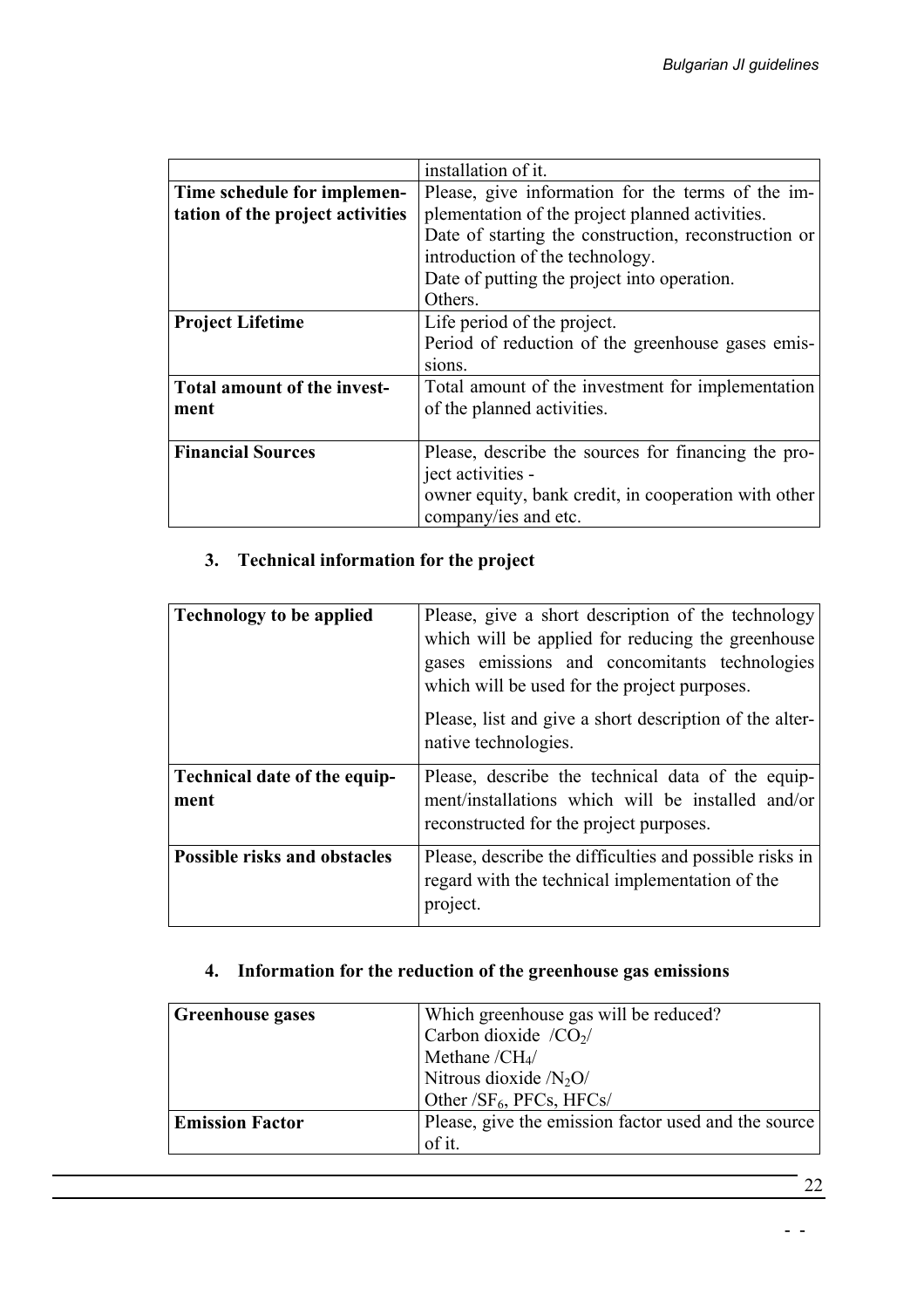|                                      | For projects, which reduce the electricity consump-  |  |  |  |  |  |  |  |
|--------------------------------------|------------------------------------------------------|--|--|--|--|--|--|--|
|                                      | tion from the National Energy System it is recom-    |  |  |  |  |  |  |  |
|                                      | mended to use the National Emission Factor, pub-     |  |  |  |  |  |  |  |
|                                      | lished on the web page of the Ministry of Environ-   |  |  |  |  |  |  |  |
|                                      | ment and Water of Bulgaria.                          |  |  |  |  |  |  |  |
| <b>Baseline</b>                      | Please, describe the project baseline (emissions if) |  |  |  |  |  |  |  |
|                                      | the project will not happen)                         |  |  |  |  |  |  |  |
| <b>Methodology for calculation</b>   | Please describe the methodology used for calcula-    |  |  |  |  |  |  |  |
| of the Emission reduction            | tion of the Emission Reduction Units.                |  |  |  |  |  |  |  |
| Units                                |                                                      |  |  |  |  |  |  |  |
| <b>Expected amount of Emission</b>   | Please, give the amount of the expected Emission     |  |  |  |  |  |  |  |
| <b>Reduction Units (in tons Car-</b> | Reduction Units for each year, in total for the pe-  |  |  |  |  |  |  |  |
| bon Dioxide equivalent)              | riod before year 2008 and for the whole period       |  |  |  |  |  |  |  |
|                                      | $2008 - 2012$ .                                      |  |  |  |  |  |  |  |
|                                      |                                                      |  |  |  |  |  |  |  |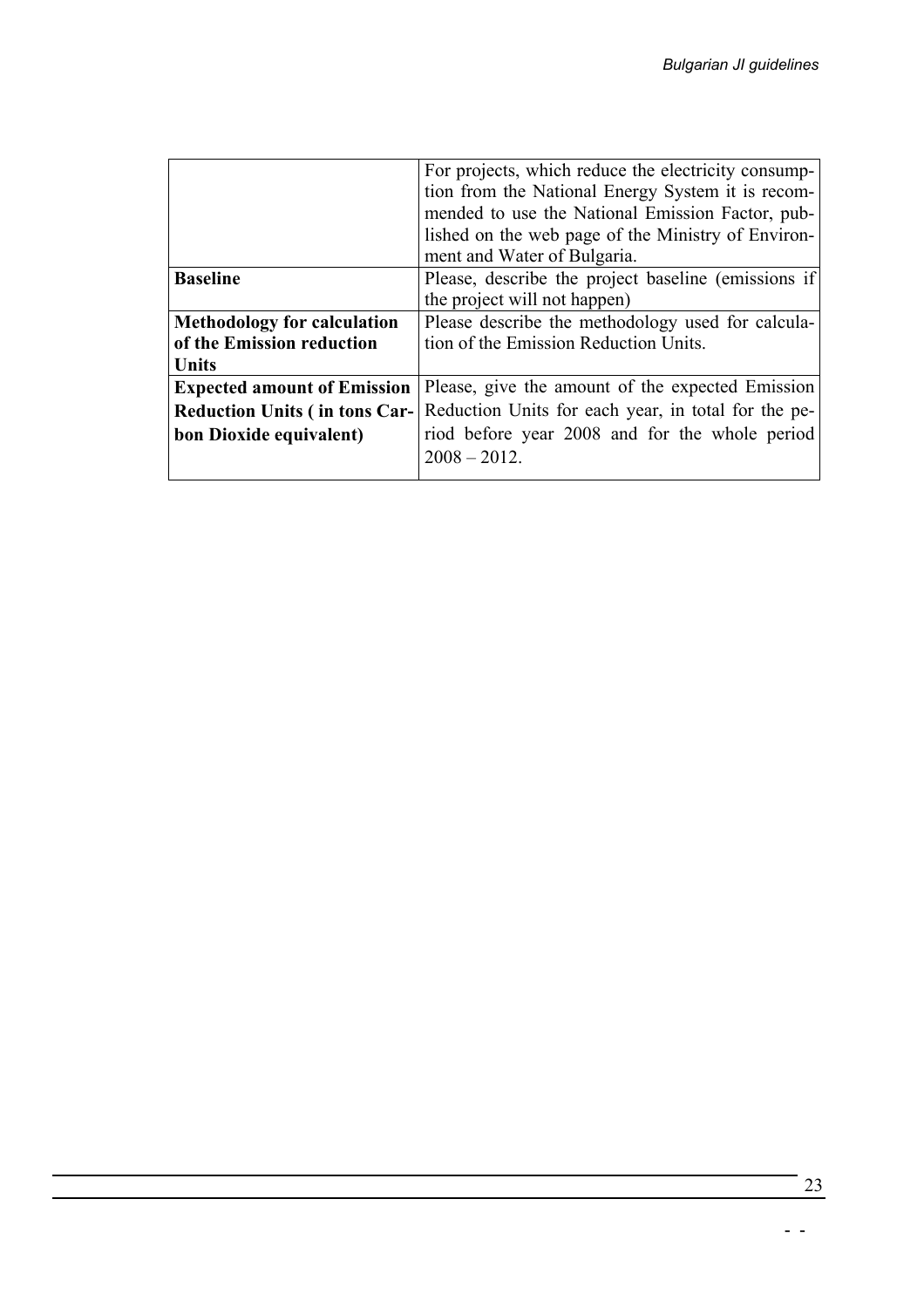# **Project Summary**

| Approval status                     | Registration no. |                |     | Date |  |  |
|-------------------------------------|------------------|----------------|-----|------|--|--|
|                                     |                  |                |     |      |  |  |
| Project reference num-              |                  |                |     |      |  |  |
| ber                                 |                  |                |     |      |  |  |
| Project name                        |                  |                |     |      |  |  |
| Project location                    |                  |                |     |      |  |  |
| Project descrip-                    |                  |                |     |      |  |  |
| tion (up to 150                     |                  |                |     |      |  |  |
| signs)                              |                  |                |     |      |  |  |
|                                     |                  |                |     |      |  |  |
|                                     |                  |                |     |      |  |  |
|                                     |                  |                |     |      |  |  |
|                                     |                  |                |     |      |  |  |
|                                     |                  |                |     |      |  |  |
|                                     |                  |                |     |      |  |  |
| Project developer                   |                  |                |     |      |  |  |
| Address, tel, fax,<br>e-mail        |                  |                |     |      |  |  |
| Tax number                          |                  | <b>Bulstat</b> |     |      |  |  |
|                                     |                  |                |     |      |  |  |
| Contact person                      |                  |                |     |      |  |  |
| Contact details                     |                  |                |     |      |  |  |
|                                     |                  |                |     |      |  |  |
|                                     |                  |                |     |      |  |  |
| Project type                        |                  |                |     |      |  |  |
|                                     |                  |                |     |      |  |  |
| Total investment                    |                  |                |     |      |  |  |
|                                     |                  |                |     |      |  |  |
| <b>Expected emission reductions</b> |                  |                |     |      |  |  |
|                                     |                  |                |     |      |  |  |
| Project start                       |                  |                |     |      |  |  |
| Project duration (years)            |                  |                |     |      |  |  |
| Kredit period                       | Beginning        |                | End |      |  |  |
| Emission reduction start            |                  |                |     |      |  |  |
|                                     |                  |                |     |      |  |  |
| <b>Buyer</b>                        |                  |                |     |      |  |  |
| Contact person                      |                  |                |     |      |  |  |
| Contact details                     |                  |                |     |      |  |  |
|                                     |                  |                |     |      |  |  |
| Validator                           |                  |                |     |      |  |  |

24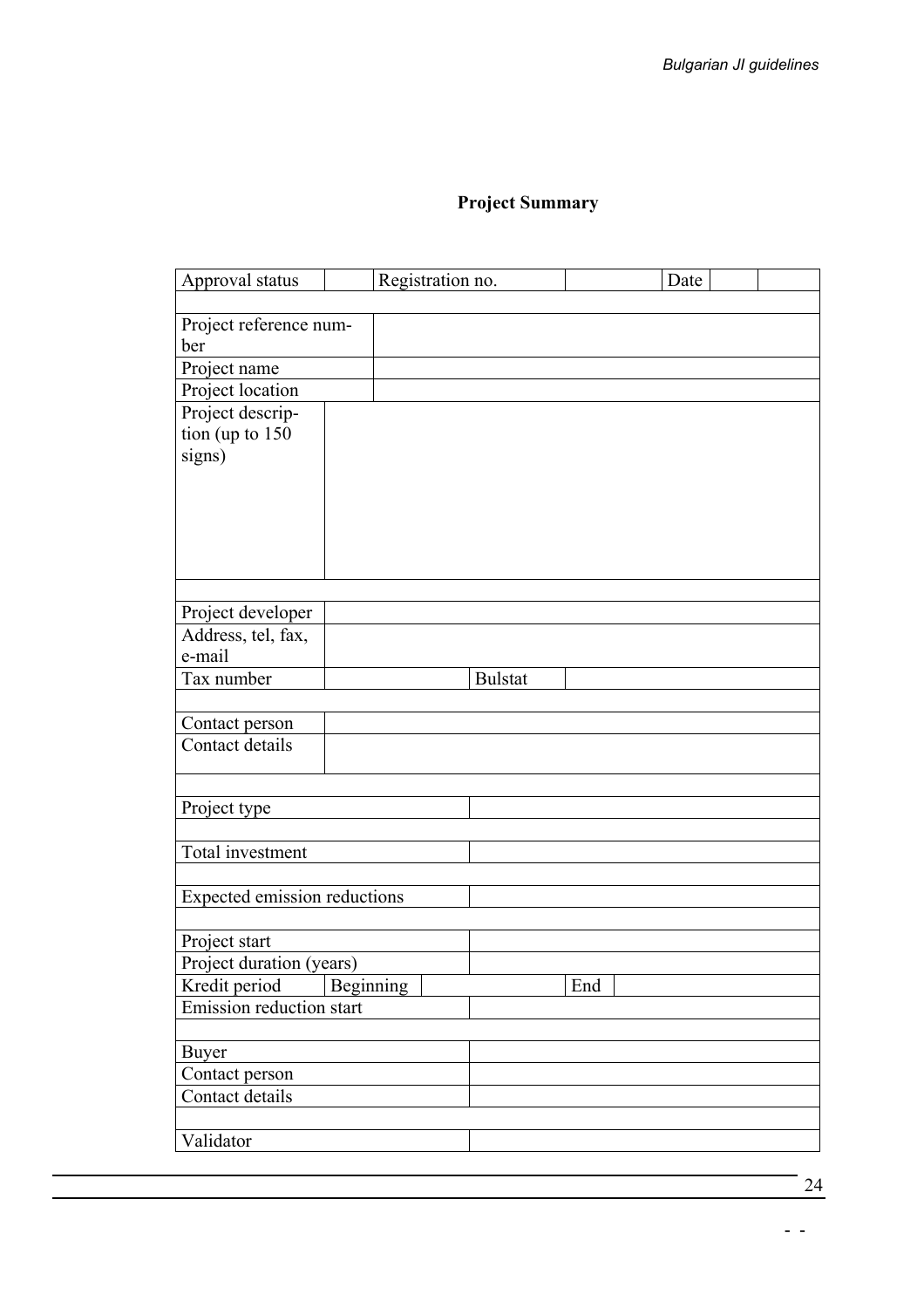| Contact person                                   |  |  |  |                                         |      |  |      |  |      |                      |
|--------------------------------------------------|--|--|--|-----------------------------------------|------|--|------|--|------|----------------------|
| Conntact details                                 |  |  |  |                                         |      |  |      |  |      |                      |
| Validation date                                  |  |  |  |                                         |      |  |      |  |      |                      |
| Validation report Nr                             |  |  |  |                                         |      |  |      |  |      |                      |
|                                                  |  |  |  |                                         |      |  |      |  |      |                      |
| PDD consultant                                   |  |  |  |                                         |      |  |      |  |      |                      |
|                                                  |  |  |  |                                         |      |  |      |  |      |                      |
| Contact person                                   |  |  |  |                                         |      |  |      |  |      |                      |
| Contact details                                  |  |  |  |                                         |      |  |      |  |      |                      |
| Credit period                                    |  |  |  |                                         |      |  |      |  |      |                      |
| Information on early credits                     |  |  |  |                                         |      |  |      |  |      |                      |
| Information on credit sharing                    |  |  |  |                                         |      |  |      |  |      |                      |
|                                                  |  |  |  |                                         |      |  |      |  |      |                      |
|                                                  |  |  |  |                                         |      |  |      |  |      |                      |
|                                                  |  |  |  |                                         |      |  |      |  |      |                      |
| GHG emissions reductions by years                |  |  |  |                                         |      |  |      |  |      |                      |
|                                                  |  |  |  |                                         |      |  |      |  |      |                      |
|                                                  |  |  |  | 2004 2005 2006 2007 2008 2009 2010 2011 |      |  |      |  | 2012 | <b>After</b><br>2012 |
| CO <sub>2</sub>                                  |  |  |  |                                         |      |  |      |  |      |                      |
| CH <sub>4</sub>                                  |  |  |  |                                         |      |  |      |  |      |                      |
| N2O                                              |  |  |  |                                         |      |  |      |  |      |                      |
| <b>HFCs</b>                                      |  |  |  |                                         |      |  |      |  |      |                      |
| <b>PFCs</b>                                      |  |  |  |                                         |      |  |      |  |      |                      |
| SF <sub>6</sub>                                  |  |  |  |                                         |      |  |      |  |      |                      |
| CO2 Equivalent                                   |  |  |  |                                         |      |  |      |  |      |                      |
|                                                  |  |  |  |                                         |      |  |      |  |      |                      |
| Description of technology changes, mention both  |  |  |  |                                         |      |  |      |  |      |                      |
| new and old technology used (if any)             |  |  |  |                                         |      |  |      |  |      |                      |
| Emission factor per unit of production (e.g. per |  |  |  |                                         |      |  |      |  |      |                      |
| tonne of ement/fertilizer)                       |  |  |  |                                         |      |  |      |  |      |                      |
| JI Supervisory Board approval Nr No.             |  |  |  |                                         | Date |  |      |  |      |                      |
|                                                  |  |  |  |                                         |      |  |      |  |      |                      |
| <b>UNFCCC</b> registration Nr                    |  |  |  |                                         |      |  | Date |  |      |                      |
| Verification                                     |  |  |  |                                         |      |  |      |  |      |                      |
| Contact person                                   |  |  |  |                                         |      |  |      |  |      |                      |
| Contact details                                  |  |  |  |                                         |      |  |      |  |      |                      |
| Verification date                                |  |  |  |                                         |      |  |      |  |      |                      |
| Verification report Nr                           |  |  |  |                                         |      |  |      |  |      |                      |
|                                                  |  |  |  |                                         |      |  |      |  |      |                      |
| Sold ERUs<br>Date                                |  |  |  |                                         |      |  |      |  |      |                      |